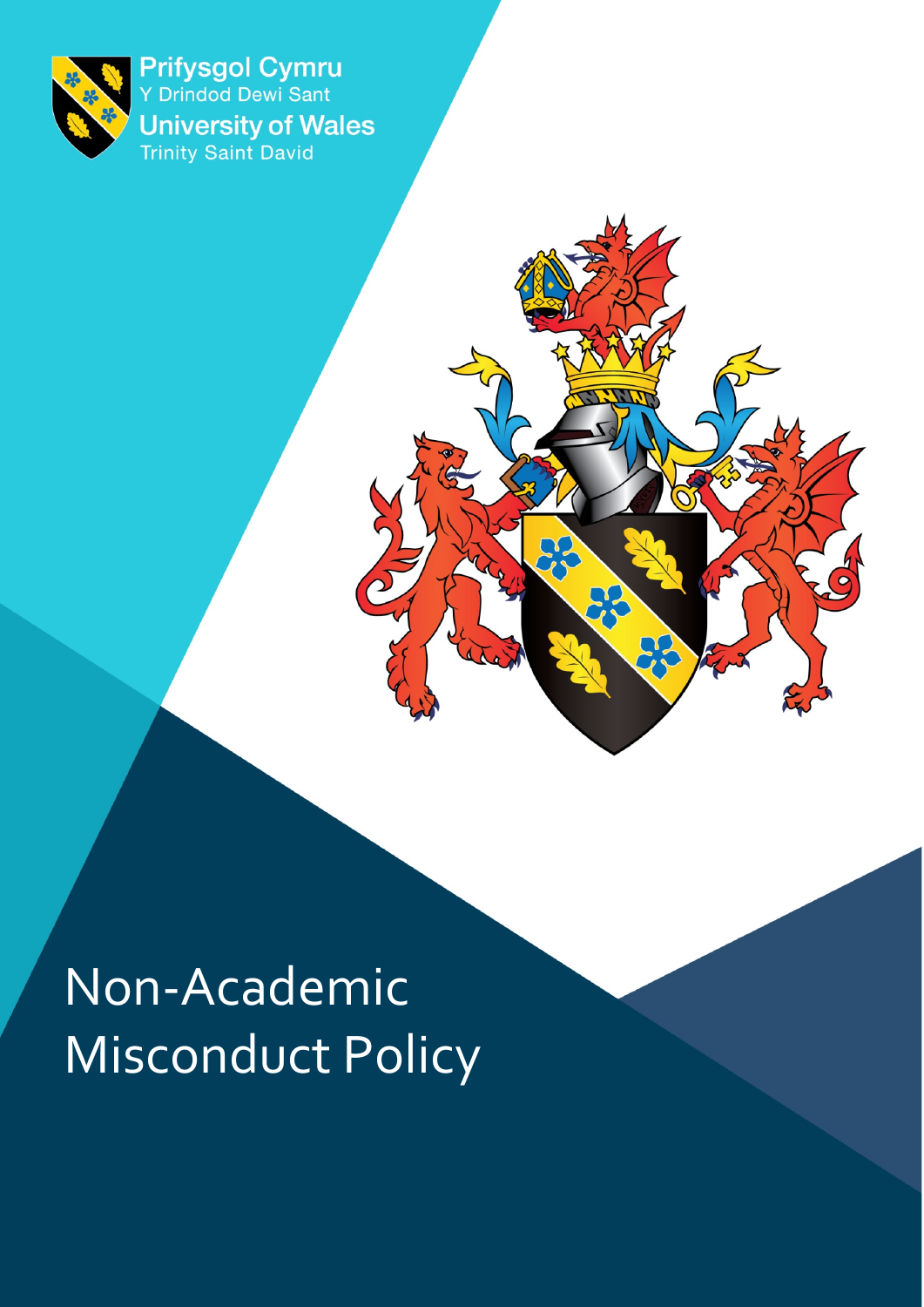### Contents

| 1  |                                                                                     |  |
|----|-------------------------------------------------------------------------------------|--|
| 2  |                                                                                     |  |
| 3  |                                                                                     |  |
| 4  |                                                                                     |  |
| 5  |                                                                                     |  |
| 6  |                                                                                     |  |
| 7  |                                                                                     |  |
| 8  |                                                                                     |  |
| 9  |                                                                                     |  |
| 10 |                                                                                     |  |
| 11 |                                                                                     |  |
| 12 |                                                                                     |  |
| 13 |                                                                                     |  |
| 14 |                                                                                     |  |
| 15 |                                                                                     |  |
| 16 |                                                                                     |  |
| 17 | Precautionary action for major alleged offences or breaches of conduct 16           |  |
| 18 | Procedures for the investigation of major alleged offences or breaches of conduct17 |  |
| 19 |                                                                                     |  |
| 20 |                                                                                     |  |
| 21 | Procedures for non-complex major alleged offences or breaches of conduct 21         |  |
| 22 | Procedures for complex major alleged offences or breaches of conduct 21             |  |
| 23 |                                                                                     |  |
| 24 |                                                                                     |  |
| 25 |                                                                                     |  |
| 26 |                                                                                     |  |
| 27 |                                                                                     |  |
| 28 |                                                                                     |  |
| 29 |                                                                                     |  |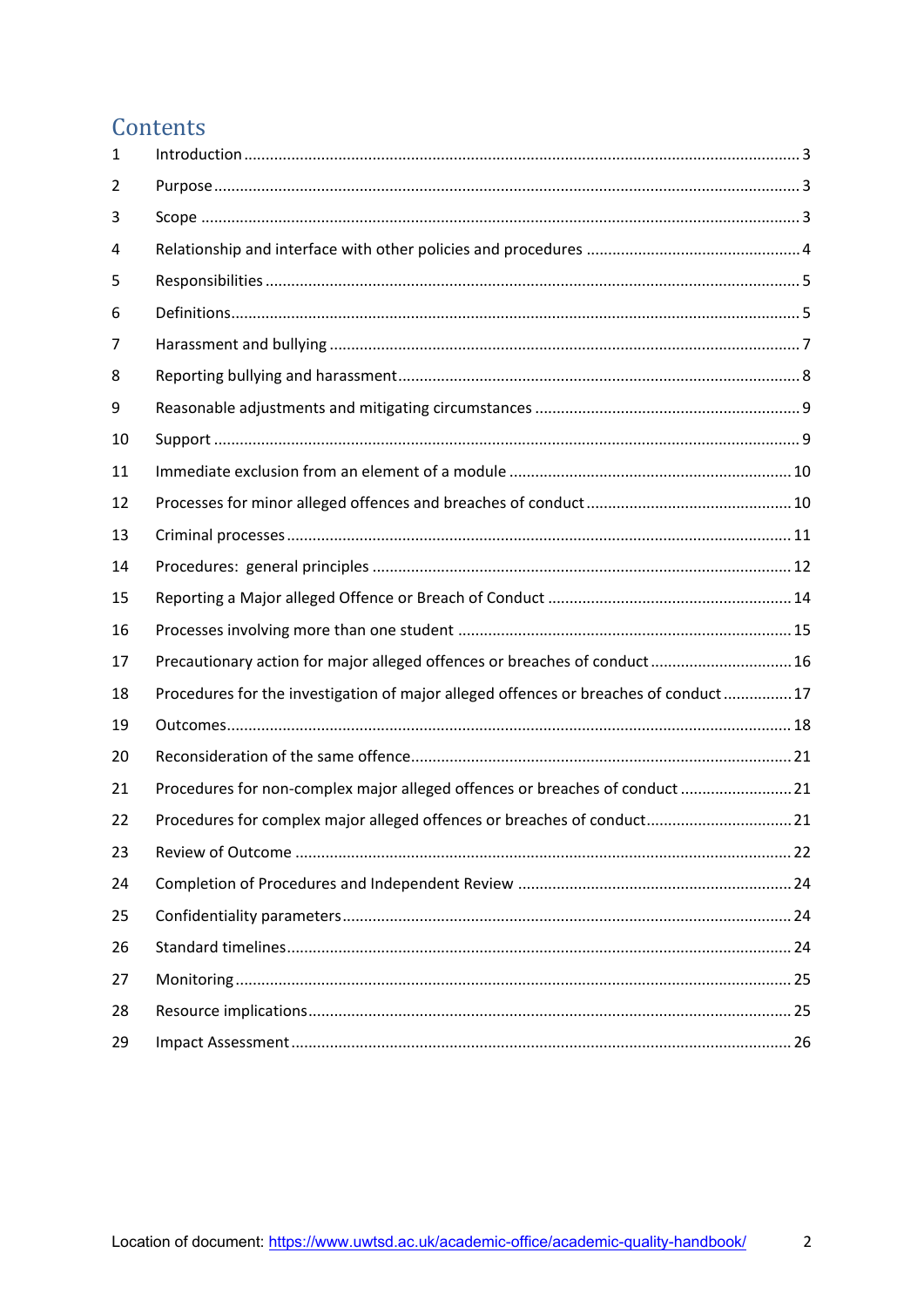## <span id="page-2-0"></span>1 Introduction<br>1.1 This policy cove

- This policy covers the University's procedures in relation to non-academic misconduct by students and outlines the procedures that should be followed when an allegation of non-academic misconduct has been made. This includes allegations of bullying and harassment, as well as other forms of misconduct.
- 1.2 The policy adopts the principles and good practice from a number of sector documents:
	- OIA: The Good Practice Framework: Disciplinary Procedures (2018);
	- Universities UK and Pinsent and Mason: Guidance for Higher Education Institutions: How to Handle Alleged Student Misconduct Which May Also Constitute a Criminal Offence (2016);
	- Universities UK: Changing the Culture: Report of the Universities UK Taskforce examining violence against women, harassment and hate crime affecting university students (2016);
	- Universities UK: Changing the Culture: One Year On: An assessment of strategies to tackle sexual misconduct, hate crime and harassment affecting university students (2018).
- 1.3 The Non-Academic Misconduct Policy and Procedure is an internal procedure and is not a legal process. The University advises students to use the services of the Students' Union (UWTSDSU) who are independent from the University and have a full understanding of the university's processes and procedures. UWTSD does not normally use legal professionals in the handling of cases and does not expect that students will need to do so either. The engagement of legal professionals by students is normally not permitted.

## <span id="page-2-1"></span>2 Purpose<br>2.1 The purpe

- The purpose of this policy is to foster a culture where non-academic misconduct is not tolerated and to provide an inclusive, supportive, and safe learning environment in which all students and staff can flourish and are able to fulfil their personal potential.
- 2.2 The policy also aims to ensure that procedures for non-academic misconduct are conducted in a fair and transparent manner, that the University exercises an appropriate duty of care, applies principles of natural justice, and complies with equal rights, human rights and all other relevant legislation in this area.

### <span id="page-2-2"></span>3 Scope

- 3.1 This policy applies to all students registered directly at the University of Wales Trinity Saint David.
- 3.2 For students registered at collaborative partnership institutions or at Constituent Colleges of the University, procedures from that institution are followed in the first instance. However, such students are entitled to request that the University review the outcome of their case. See section 23 of this policy.
- 3.3 In cases where an alleged offence has been committed by a student who is both a student and a member of staff at UWTSD or a Partner Institution, a decision shall be made first as to whether student or staff disciplinary procedures shall be instigated.
- 3.4 This policy may be applied to former students of the University of Wales Trinity Saint David, particularly where proceedings were instigated while the former student was still a registered student at the University.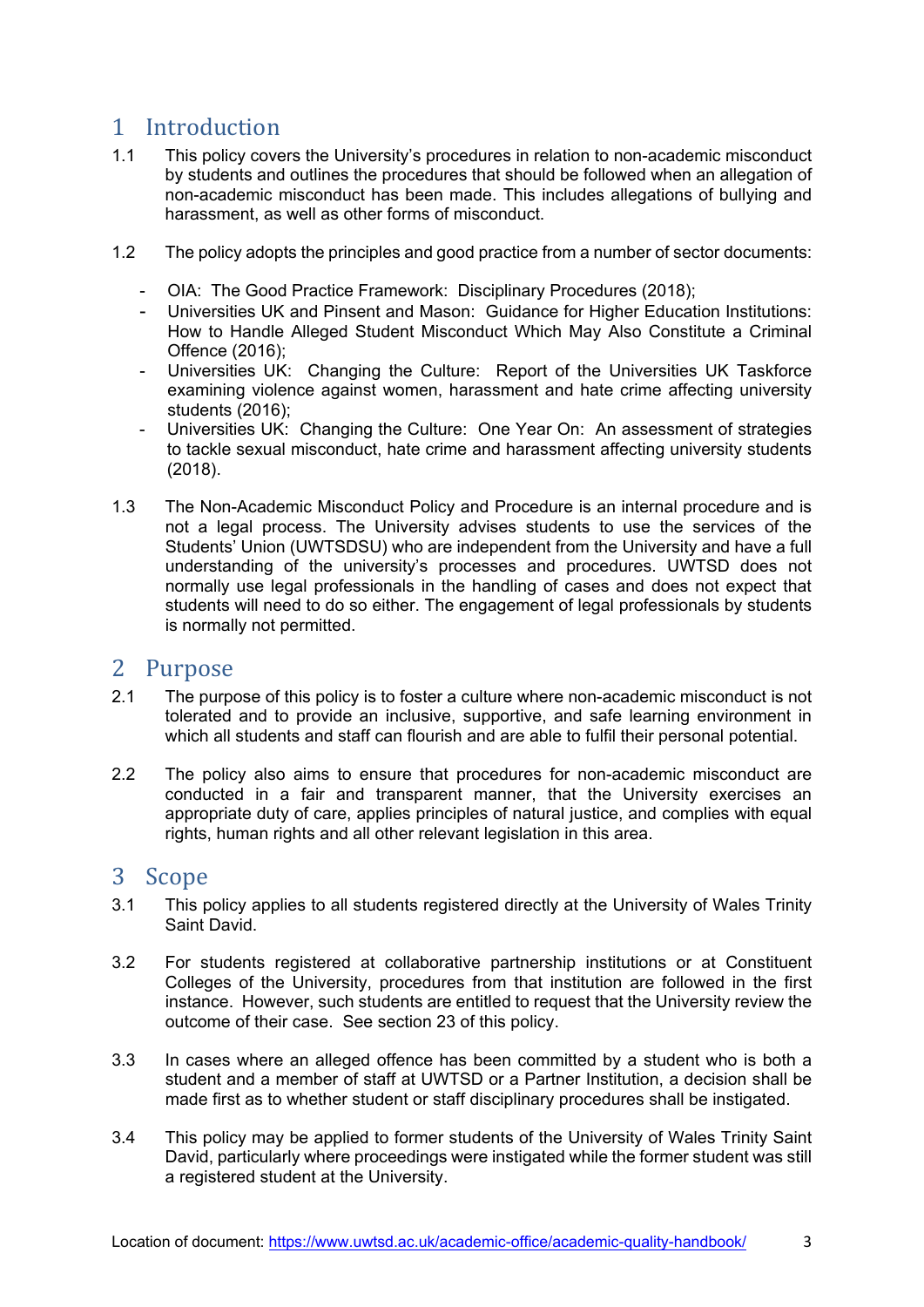- 3.5 This policy covers alleged non-academic misconduct by a student occurring on or off University premises (including via social media) where the behaviour has affected the University itself, a student or employee of the University, others visiting, working or studying at the University, a member of the public or any other third party.
- 3.6 In relation to non-academic misconduct off the University premises the University may take action where the alleged misconduct occurs during University activities (e.g. on placements and field trips or while studying or using facilities at partner organisations) or take action in response to conduct which affects the University's reputation in the local community or more widely.
- 3.7 The policy describes the internal procedures and outlines how it deals with matters which may constitute criminal offences.
- 3.8 The University has the ability to take action against a student of its own volition if the reporting student or member of staff does not wish to make a formal complaint.
- 3.9 Complaints relating to the Students' Union's activities are to be directed to the Students' Union and are not considered under this policy.

## <span id="page-3-0"></span>4 Relationship and interface with other policies and procedures<br>4.1 There are a number of strategies, policies and procedures that are connected to the

- There are a number of strategies, policies and procedures that are connected to the Non-Academic Misconduct Policy, including:
	- a. Student Code of Conduct;
	- b. Health and Safety Policy;
	- c. Fitness to Practise Policy;
	- d. Support for Study Policy;
	- e. Fraud Procedures;
	- f. Information Technology and Systems Acceptable Use Policy;
	- g. Prevent Procedures;
	- h. Professional Relationship Policy;
	- i. Safeguarding Policy;
	- j. Strategic Equality Plan;
	- k. Academic Misconduct Policy;
	- l. Third Party Involvement Policy;
	- m. Mitigating Circumstances Policy;
	- n. Academic Appeal Policy;
	- o. Student Complaint Policy.
- 4.2 Before any formal procedures are instigated, the University will consider which procedure(s) are the most appropriate to be used in relation to the alleged offence.
- 4.3 The University will reassess this as appropriate and may change or add procedures as appropriate. For example, where it becomes clear that there are underlying physical or mental health issues the Support for Study policy rather than the Non-Academic Misconduct policy may be used for alleged breaches of conduct. It may be the case that two procedures are run in parallel, for example the Information Technology and Systems Acceptable Use Policy with the Non-Academic Misconduct Policy or the Non-Academic Misconduct Policy with the Fitness to Practise Policy. Or it could be the case that the Non-Academic Misconduct Policy is followed by procedures under the Fitness to Practise Policy. Where formal processes are instigated against a student following an allegation of harassment and bullying the Non-Academic Misconduct Policy is used.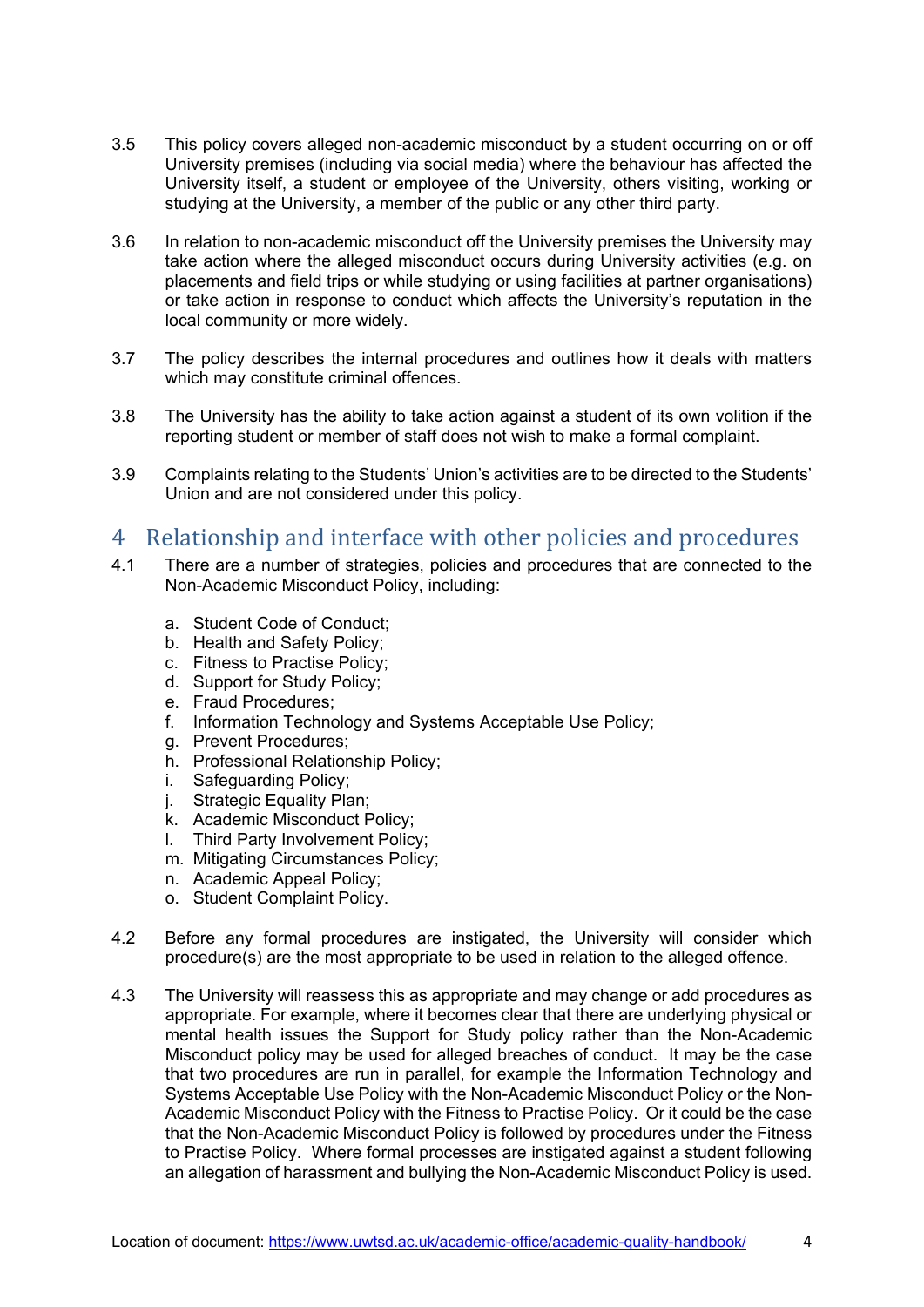- 4.4 Where two or more policies or procedures are applicable at the same time, normally one policy will be the primary policy in terms of process.
- 4.5 Students against whom an allegation is made will be informed which policy, policies and /or procedures are used in their case.

### <span id="page-4-0"></span>5 Responsibilities

- The maintenance of discipline and good conduct is overseen by Council.
- The maintenance of discipline and good conduct is the responsibility of Senate.
- Student non-academic misconduct procedures are overseen on behalf of Senate by the Associate Pro Vice-Chancellor (Academic Experience).
- The Student Case Review Group monitors the implementation of the policy and procedures.
- The Deputy Vice-Chancellors are responsible for making decisions in relation to the total suspension or termination of studies.
- Case Officers fulfil a range of roles in relation to a disciplinary case, including undertaking any preliminary risk assessment, completing an investigation, making a recommendation as to whether a case needs to proceed to a Formal Panel, and conducting and completing processes in relation to minor offences. A case may have more than one Case Officer, each with a specific role in relation to the case.
- A Senior Officer will undertake the review of an appeal.
- Deans of Institutes and relevant Heads / Directors of Professional Services are responsible for ensuring that the procedures outlined in this policy are used appropriately for any minor alleged offences or breaches of conduct that are dealt with at a local level.

## <span id="page-4-1"></span>6 Definitions<br>6.1 A Student C

- 6.1 A Student Code of Conduct is published which sets out expected standards of behaviour. Any behaviour that contravenes this Student Code of Conduct will amount to a breach of discipline. The Student Code of Conduct details the range of penalties that may be used in relation to the different types of non-academic misconduct.
- 6.2 Non-Academic Misconduct offences are likely to fall into one of the categories below:
	- Actions which cause actual or potential **distress or harm** to others;
	- Actions which cause actual or potential **damage to property** of others;
	- Actions which may prevent or disrupt the **normal functioning** of the University;
	- Actions which may cause **reputational damage** to the University as a result of the misconduct of the alleged perpetrator;
	- Actions **which impede or interfere with the pursuance of work/ study** of University members, or impact on normal operations of the University;
	- Breaches of the University's Student Code of Conduct.
- 6.3 Examples of non-academic misconduct include:
	- Antisocial behaviour;
	- Inappropriate, abusive or threatening behaviour including on social media;
	- Compromising the safety of and/or wellbeing of staff, other students, visitors or the local community;
	- Sexual misconduct;
	- Violence, harassment and hate crimes;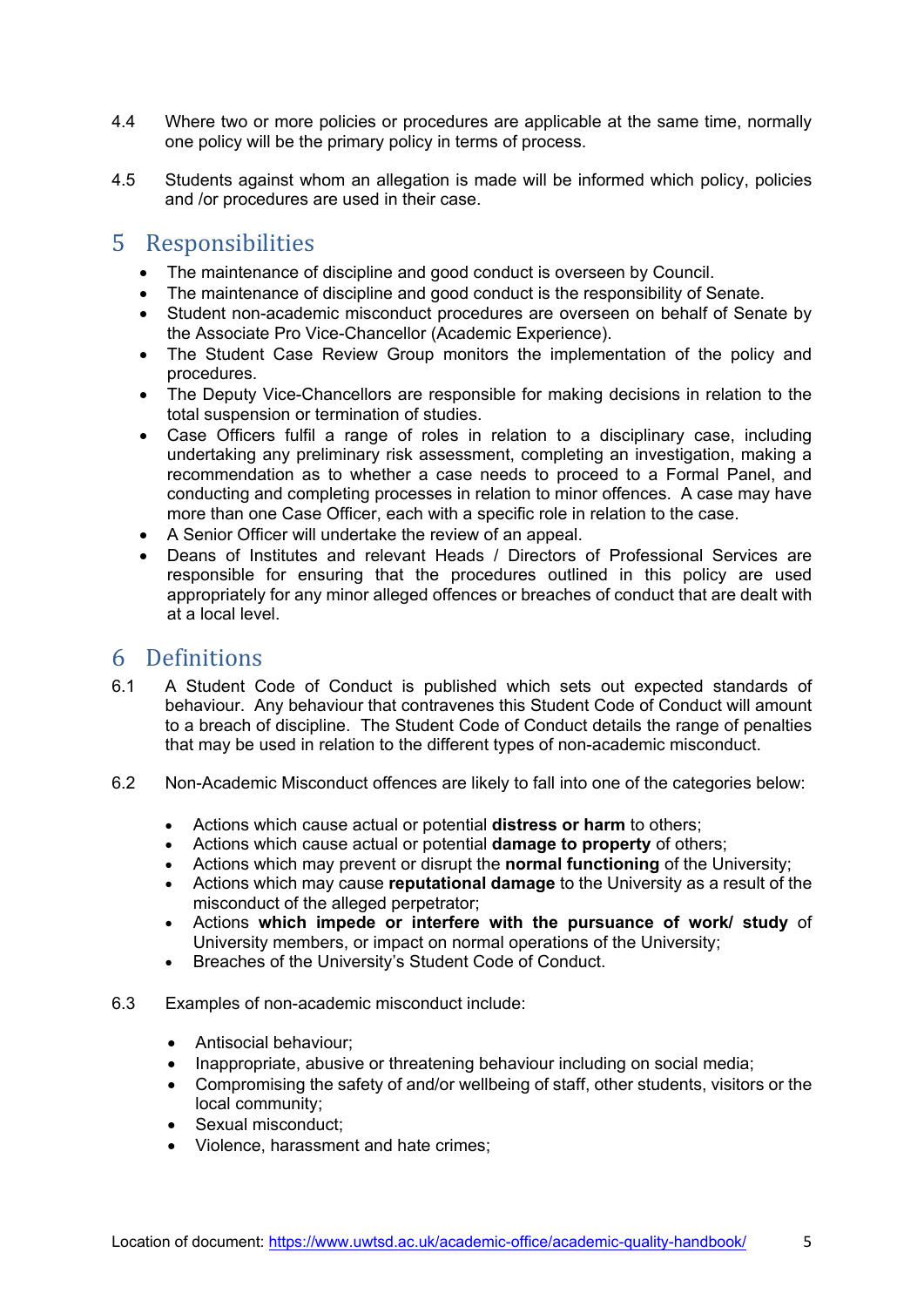- Behaviour likely to bring the University into disrepute, such as disruptive behaviour in the community;
- Internet access abuse, such as visiting inappropriate websites, uploading/downloading inappropriate content, propagation of computer viruses;
- Disruptive behaviour on the University's premises, such as setting off fire alarms or obstructing access to buildings or rooms;
- Damage to the University's property or abuse of its facilities;
- Causing a health or safety concern;
- Relying on forged, falsified or fraudulent documentation, and other forms of deception that are intended to gain an advantage, for example submitting fraudulent mitigating circumstances claims or falsifying evidence in support of mitigating circumstances claims or in regard to University fees;
- Other behaviour which may also constitute a criminal offence.
- 6.4 **Harassment** is defined in the Equality Act 2010 as:
	- Unwanted conduct related to a relevant protected characteristic, which has the purpose or effect of violating an individual's dignity or creating an intimidating, hostile, degrading, humiliating or offensive environment for that individual.
	- The relevant protected characteristics are: age, disability, gender reassignment, race, religion or belief, sex and sexual orientation. $1$
	- The Protection from Harassment Act 1997 defines conduct which 'causes alarm or distress' or 'puts people in fear of violence' as harassment. [2](#page-5-1)
- 6.5 **Bullying** may be characterised as:
	- Offensive, intimidating, malicious or insulting behaviour, an abuse or misuse of power through means that undermine, humiliate, denigrate or injure the recipient
- 6.6 **Victimisation** is defined in the Equality Act 2010 as:
	- Subjecting a person to detrimental treatment because the person has complained, or there is a belief that the person will complain about harassment, or if a person has helped someone who has been subjected to harassment.<sup>[3](#page-5-2)</sup>
- 6.7 **Hate crimes** are any crimes that are targeted at a person because of hostility or prejudice towards that person's: disability, race or ethnicity, religion or belief, sexual orientation or transgender identity.
	- Hate crimes can be committed against a person or property.
- 6.8 The act of **Consent** is defined in the Sexual Offenses Act 2003 as
	- a person consents if they agree by choice and they have the freedom and capacity to make that choice.<sup>[4](#page-5-3)</sup>
- 6.9 Non-Academic Misconduct offences are classified as either **minor** or **major** depending on the severity of the misconduct. A series of minor offences may count as a major offence, particularly where earlier intervention or remedial action has failed.

<span id="page-5-0"></span><sup>1</sup> Harassment applies to all protected characteristics except for pregnancy and maternity where any unfavourable treatment may be considered discrimination, and marriage and civil partnership where there is no significant evidence that it is needed.

<span id="page-5-1"></span><sup>2</sup> <https://www.cps.gov.uk/legal-guidance/stalking-and-harassment>

<span id="page-5-2"></span><sup>3</sup> [https://www.equalityhumanrights.com/sites/default/files/equalityact2010-technicalguidance-feandhe-](https://www.equalityhumanrights.com/sites/default/files/equalityact2010-technicalguidance-feandhe-2015.pdf)[2015.pdf](https://www.equalityhumanrights.com/sites/default/files/equalityact2010-technicalguidance-feandhe-2015.pdf)

<span id="page-5-3"></span><sup>4</sup> <https://www.legislation.gov.uk/ukpga/2003/42/section/74>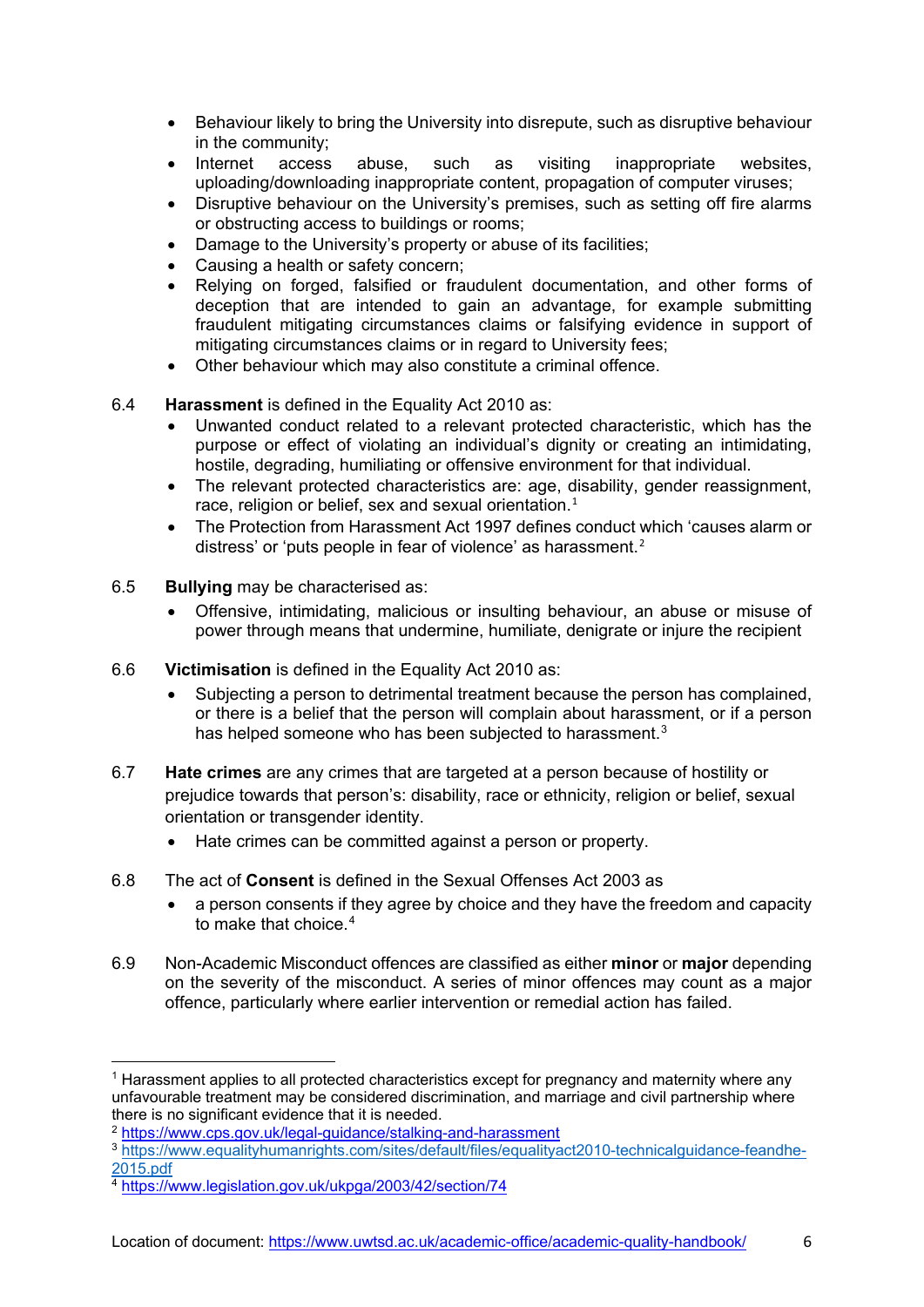- 6.10 In relation to major offences, the investigation will seek to establish whether the case is **complex** or **non-complex**. Complex cases include cases where the alleged offence is not admitted to, where there is conflicting, inconclusive or inconsistent evidence, where there is a high level of risk, or where the consequences for the student are potentially very serious. Complex cases are referred to a Formal Panel; non-complex cases proceed immediately to an outcome.
- 6.11 Throughout this policy, 'the student' = the student against whom an allegation has been made of non-academic misconduct. The individual or group raising a complaint = 'the complainant'.
- 6.12 This policy covers incidents where there is an actual complainant as well as incidents where the complainant is the University.
- 6.13 Students may decide that they would like a third party representative or a supporting person.
- 6.14 The policy and procedure relating to third party representation, support and enquiries can be found in the Third Party Involvement Policy.
- 6.15 **First disclosure** = when a student first reports an alleged incident to a member of staff. A first disclosure may lead to a complaint but does not have to. See also 13.7. Staff guidelines are in place in relation to the first disclosure of incidents.

## <span id="page-6-0"></span>7 Harassment and bullying<br>71 There may be differing interpret

- There may be differing interpretations about what conduct constitutes harassment and/or bullying. The most relevant factors in deciding whether harassment and/or bullying has occurred are:
	- the impact of the unwanted conduct on the complainant; and
	- whether the unwanted conduct could reasonably be considered to amount to harassment and/or bullying.
	- The motive or intent behind the unwanted conduct is secondary to these factors.
- 7.2 Appendices A and B provide an illustrative list of examples of unwanted conduct that may amount to harassment and/or bullying.
- 7.3 Harassment as a result of or connected to a protected characteristic is prohibited by law under the Equality Act 2010. Principles followed when harassment may constitute a criminal offence are outlined in section 13 of this policy.
- 7.4 It is not necessary for an individual to have explicitly stated that they object to the unwanted conduct for it to be considered unwanted and to amount to harassment and/or bullying.
- 7.5 One minor incident would not normally constitute harassment and/or bullying. A series of minor incidents may be considered as evidence of a pattern of harassment and/or bullying.
- 7.6 Harassment and/or bullying often involve multiple incidents of unwanted behaviour. However, where a one-off incident is sufficiently serious the University may also consider this to constitute harassment and/or bullying.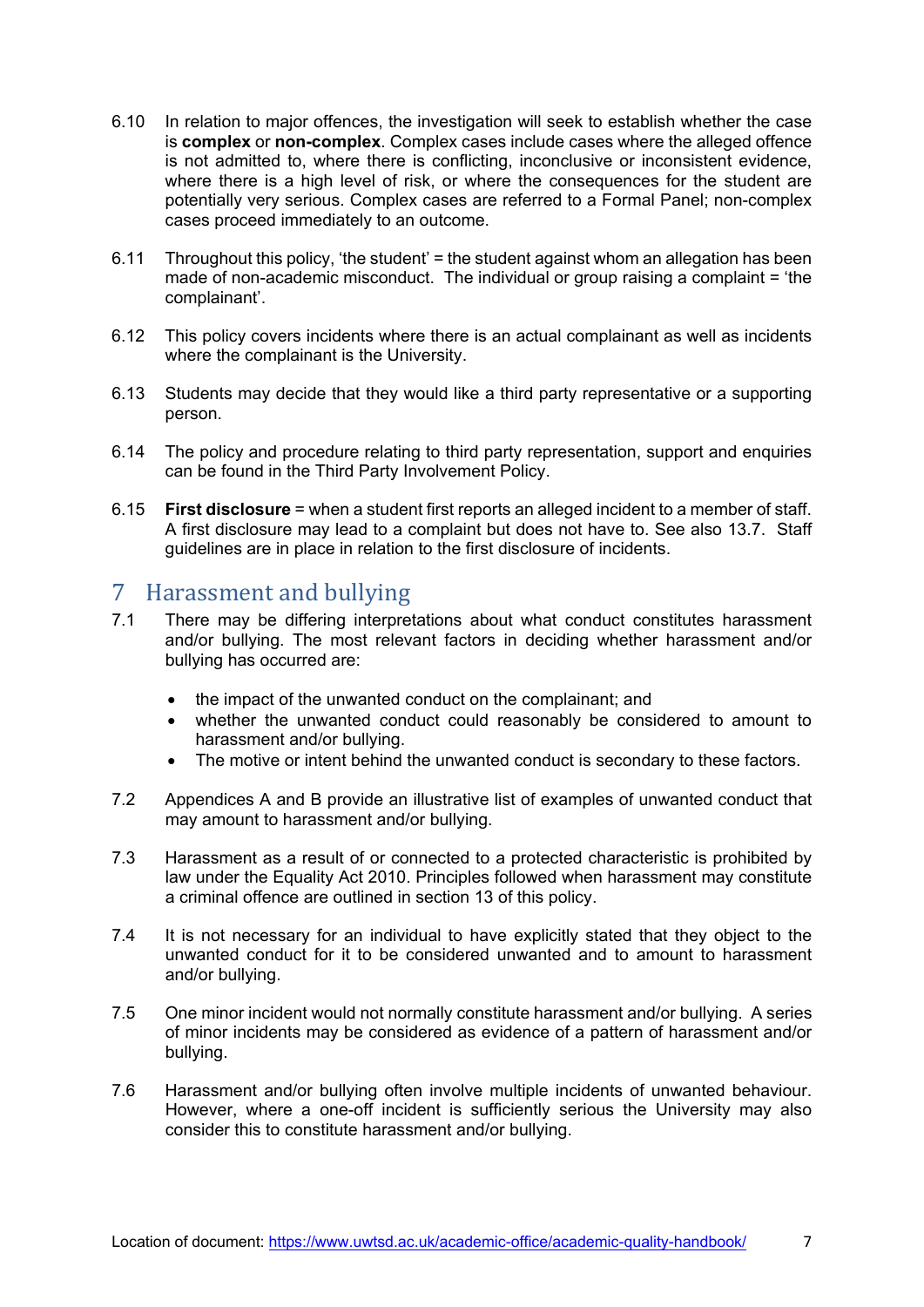- 7.7 Harassment and/or bullying may:
	- be by an individual against an individual or may involve groups of people.
	- be obvious or invidious; abuse of power can be explicit or implicit.
	- occur through various other forms of communication (e.g. email, phone, written communication, and social media).
- 7.8 Students can complain of behaviour that they find offensive even if it is not directed at them (e.g. when an offensive environment is created as a result of behaviour towards those with a relevant protected characteristic).
- 7.9 Students also do not need to possess the relevant protected characteristic themselves in order to make a complaint (e.g. when they are bullied or harassed when they are wrongly perceived to have a protected characteristic or when they are associated with someone with a protected characteristic).

### <span id="page-7-0"></span>8 Reporting bullying and harassment

- 8.1 Depending very much on the severity of the harassment and / or bullying, before any formal procedures are started, it may be appropriate to use an informal approach first as detailed in section 12 of this policy.
- 8.2 Whether or not an informal pathway is used first is at the discretion of the complainant.
- 8.3 Where a complainant does not feel that an informal pathway is appropriate, they can report harassment and/or bullying by following the procedures for reporting a serious alleged offence or breach of conduct as outlined in section 15 of this policy.
- 8.4 When the harassment or bullying is serious, it is expected that matters will be proceeded to a formal stage straightaway, following student non-academic misconduct processes as appropriate.
- 8.5 It is useful if complainants who raise an allegation of bullying and / or harassment keep a diary of any incidents, which includes details such as the date and time when the instance of bullying and / or harassment occurred, copies of any evidence (emails, social media evidence, photos), and the names of any witnesses.
- 8.6 If a complainant believes that they are experiencing harassment and/or bullying whilst they are on placement, they should use the policies of the host organisation or employer in the first instance to attempt to find a local/informal resolution. Complainants are also encouraged to inform their Institute of any concerns so that appropriate support can be made available.
- 8.7 Where Institutes arrange placements on behalf of students, they are encouraged to keep records relating to disclosures of bullying and harassment to identify if there are any recurring issues that need to be addressed with placement providers.
- 8.8 If a complainant withdraws from placement on the grounds of a case of harassment, they may still be required to meet any work-based course requirements. The University will do everything it can to support students in making alternative arrangements for this, but cannot guarantee that alternative placement opportunities will always be available. It is therefore suggested that any student wishing to withdraw from a placement speaks to their placement coordinator, programme manager or personal tutor as soon as possible.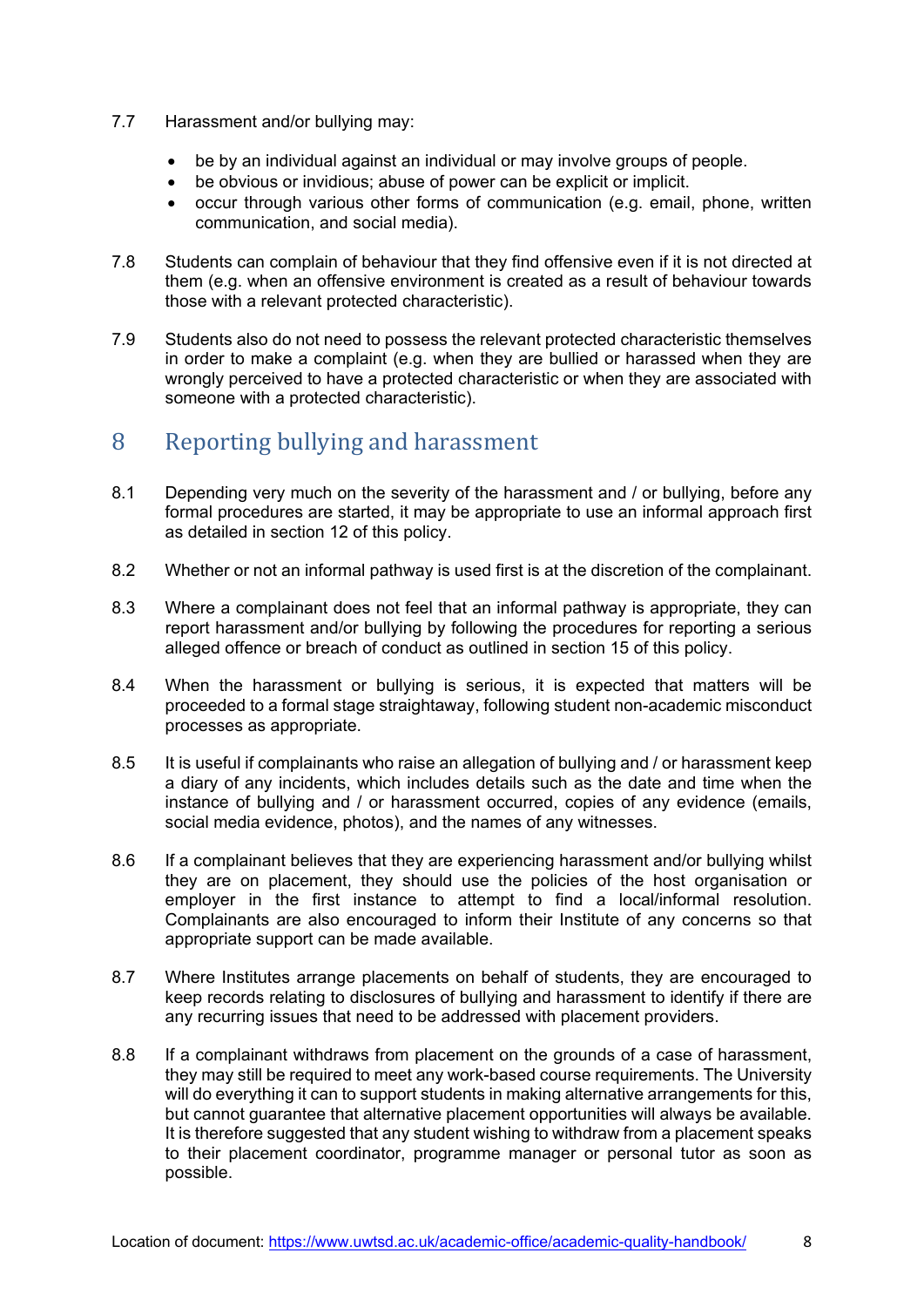8.9 Victimising or ostracising a person for having made a complaint, or supporting someone to make a complaint of harassment and/or bullying will not be tolerated

## <span id="page-8-0"></span>9 Reasonable adjustments and mitigating circumstances<br>9.1 Reasonable adjustments will be made as appropriate in relation to the p

- Reasonable adjustments will be made as appropriate in relation to the process and communicating the outcome for all parties who have a declared disability or other health issues. Where students have not already formally declared a disability to the University prior to the alleged incident, they are advised to make such a declaration as soon as possible during the formal processes so that it is possible to make reasonable adjustments as appropriate.
- 9.2 The Student Services Department will make the decision in relation to the exact nature of any reasonable adjustments needed, in consultation with the student / complainant and ensuring external advice is taken as appropriate. The process may be suspended until reasonable adjustments have been put in place.
- 9.3 A student's disability may be a mitigating factor in relation to the alleged offence or incident.
- 9.4 For the inclusion of third party representatives in relation to communication about a case, see the Third Party Involvement Policy.
- 9.5 Students will have the opportunity to present any mitigating circumstances or factors that they believe should be taken into account in relation to the alleged offence. Normally, such circumstances and factors will be presented as part of the investigative process. Mitigating factors might include:
	- The offence is a minor example of a serious offence;
	- It is a first offence;
	- The student admits to the offence at the earliest opportunity;
	- The student has expressed remorse:
	- The student has compelling personal circumstances that affected their judgement.
- 9.6 Mitigating circumstances are not normally relevant to deciding whether a student is guilty of an offence, but they are normally taken into account when deciding on an outcome if the student is found to have committed the offence.

## <span id="page-8-1"></span>10 Support<br>10.1 The welfa

- The welfare of students and staff is paramount to the University. Any allegation of misconduct is likely to have an adverse impact on all parties involved (whether the incident is dealt with through a non-academic misconduct process or criminal process).
- 10.2 The University will ensure that all parties involved in such incidents have access to support, information, advice, and assistance throughout the process, from the time of first disclosure or first reporting of the incident until the time when the relevant criminal and/or non-academic misconduct process has been concluded. Where appropriate the University will refer to external support services to provide further specialised support. Support can take a range of forms, depending on what is needed and appropriate in each individual case. The non-academic misconduct process may be suspended until access to appropriate support has been arranged.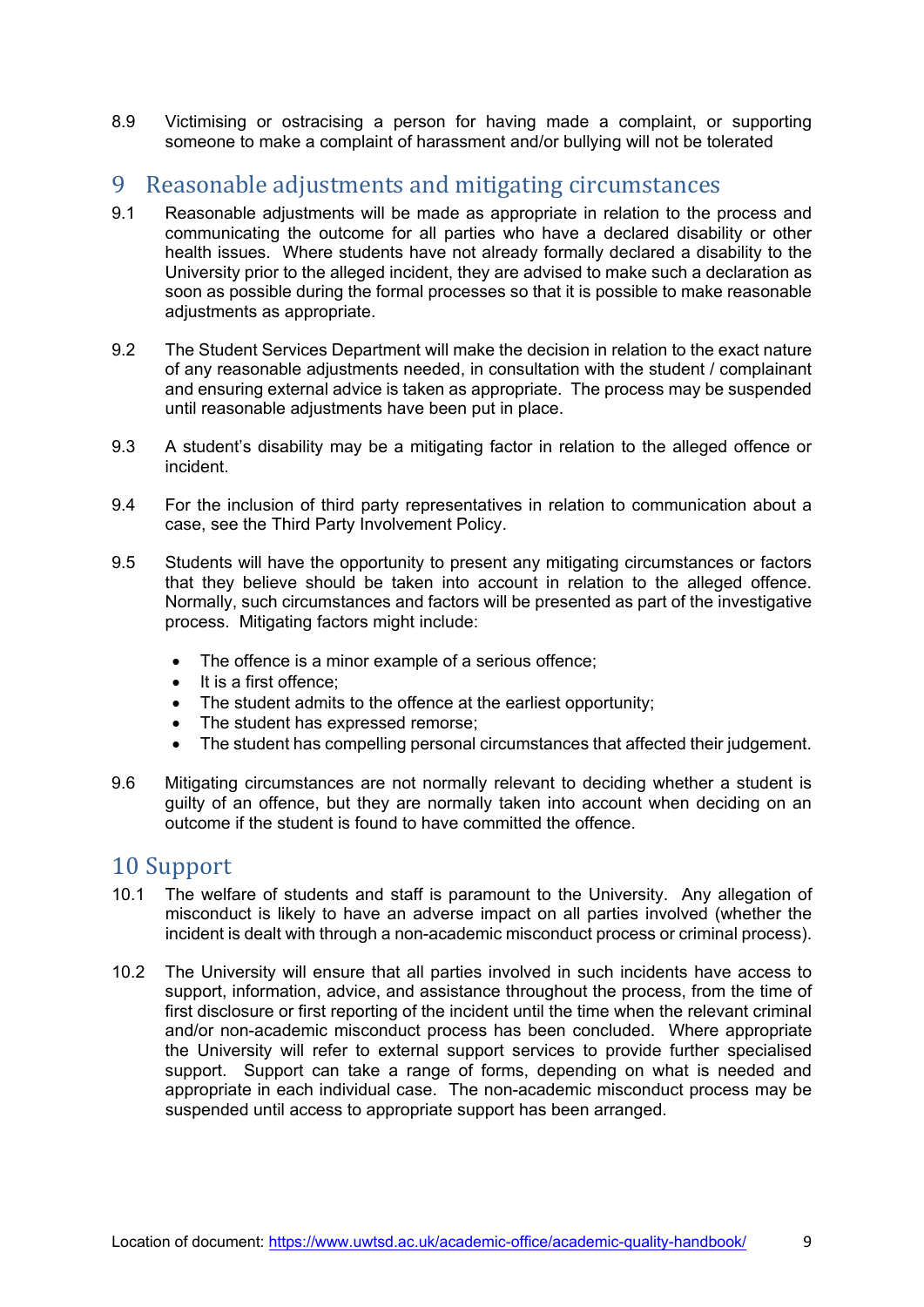- 10.3 All parties involved with the incident will be treated fairly and no presumptions will be made about any of the parties involved until the relevant criminal and/or non-academic misconduct process has been concluded.
- 10.4 Support for the student and complainant will not be provided by the same member of staff.
- 10.5 All parties and witnesses involved with the case will be able to access such support through the Student Services Department of the University throughout the nonacademic misconduct process. Students and student witnesses may also approach the Students' Union for support. Staff will be able to access support through the HR Department.
- 10.6 Students may decide that they would like a third party representative or a supporting person.
- 10.7 The policy and procedure relating to third party representation, support and enquiries can be found in the Third Party Involvement Policy.
- 10.8 Where a student is acquitted of a criminal offence and no action is taken against the student, ongoing action may need to be taken outside of the non-academic misconduct process to ensure the welfare and wellbeing of all parties.

## <span id="page-9-0"></span>11 Immediate exclusion from an element of a module<br>11.1 In circumstances where, for reasons such as, for example, poor atten

- In circumstances where, for reasons such as, for example, poor attendance, health and safety, danger to self or others, verbal, physical or other abusiveness, inappropriate behaviour etc., tutor(s) shall exercise their professional judgement with regard to whether a student should be excluded from an immediate element of a module (such as a lecture or a seminar). Students who are excluded from an immediate element of a module, will normally be permitted to submit work for assessment in the normal way.
- 11.2 The Programme Managers and Institutes, as appropriate, shall be informed in writing of this action at the earliest opportunity and full details of any incidents shall be reported to the Academic Office.
- 11.3 Based on the written report submitted by the tutor and any further relevant evidence regarding the student, the Institute will liaise with the Academic Office to determine whether it is appropriate to invoke the Non-Academic Misconduct, Support for Study, or Fitness to Practise Policy.
- 11.4 In the event that a student is dissatisfied with a decision to exclude the student from an immediate element of a module, the student may submit a complaint following the University's Complaint Policy.

### <span id="page-9-1"></span>12 Processes for minor alleged offences and breaches of conduct

- 12.1 For minor, straightforward alleged offences or breaches of conduct, normally a local (e.g. Institute or Professional Services-led approach) is followed. This may involve a meeting with a named member of staff from such a unit.
- 12.2 There are members of staff that are able to deal with minor, straightforward alleged offences or breaches of conduct at a local level. This includes members of staff in roles such as Provosts, Deans of Institute, Assistant Deans of Institute and Directors of Academic Disciplines in the Institutes. This includes Accommodation Officers, Service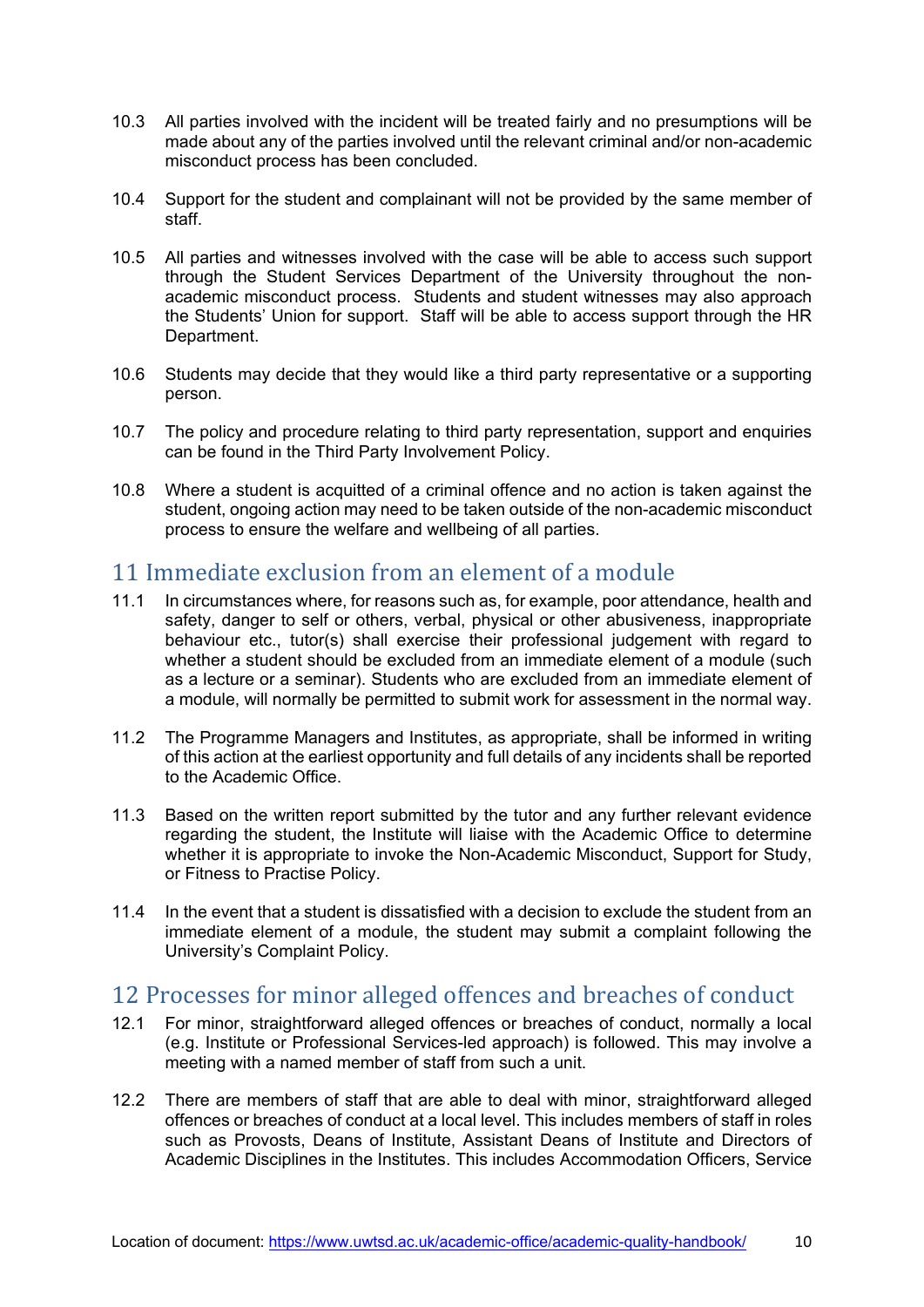Site Operatives, Community Liaison Officers within the Professional Service Departments.

- 12.3 If an Institute or Professional Service Department wants to add to the roles listed above to enable additional staff members to deal with minor, straightforward alleged offences or breaches of conduct at a local level, they should inform the Academic Office.
- 12.4 Outcomes that may be imposed are listed in section 19.
- 12.5 Any outcomes that are imposed for minor offences and breaches of conduct need to be logged centrally with the Academic Office.
- 12.6 Although students can be excluded from an immediate element of a module following a breach of conduct, students are not able to be excluded for a further fixed term period or permanently from (part of) their studies or from any University services or facilities because of a single minor non-academic misconduct. See also section 11 & 17.
- 12.7 Institutes and Professional Service Departments normally complete the process for minor alleged offences and breaches of conduct within fourteen days.
- 12.8 Students are able to request a review of the outcome of minor offences or breaches of conduct. See section 23.
- 12.9 Where the named staff in Institutes or Professional Services are not sure whether an alleged offence or breach of conduct is minor or major, advice can be sought from the Academic Office.
- 12.10 Where the alleged offence or breach of conduct is major or where there are multiple, repeated or continued minor breaches of conduct or where earlier remedial action has not been successful, it is expected that matters will be proceeded to a formal stage, following formal student non-academic misconduct processes for major alleged offences as outlined in this policy. Where criminal processes have been instigated, formal procedures will always be used. For repeated or continued breaches of conduct see also 6.3 & 19.5.

## <span id="page-10-0"></span>13 Criminal processes<br>13.1 In the event of external c

- In the event of external criminal processes being commenced in relation to the alleged misconduct, the procedures outlined in this policy may need to be adapted. Any adaptations will normally be discussed with all parties.
- 13.2 An Institute or Professional Service is required to inform the Academic Office as soon as they become aware that criminal processes have been commenced in relation to one of their students.
- 13.3 Any criminal process will normally take priority over the University's internal nonacademic misconduct process. Care will be taken that there should be no duplication of process and no other process should normally operate at the same time. Save for any precautionary action (see section 17), the internal process will normally be suspended until the criminal process is at an end. For example, the University may take action under its non-academic misconduct procedure at the same time as a criminal process if the case is based on facts and matters which are different to those being dealt with under the criminal process.
- 13.4 At all key stages (for example, at the start of external criminal proceedings being instigated, if the matter is not dealt with under the criminal process or where the criminal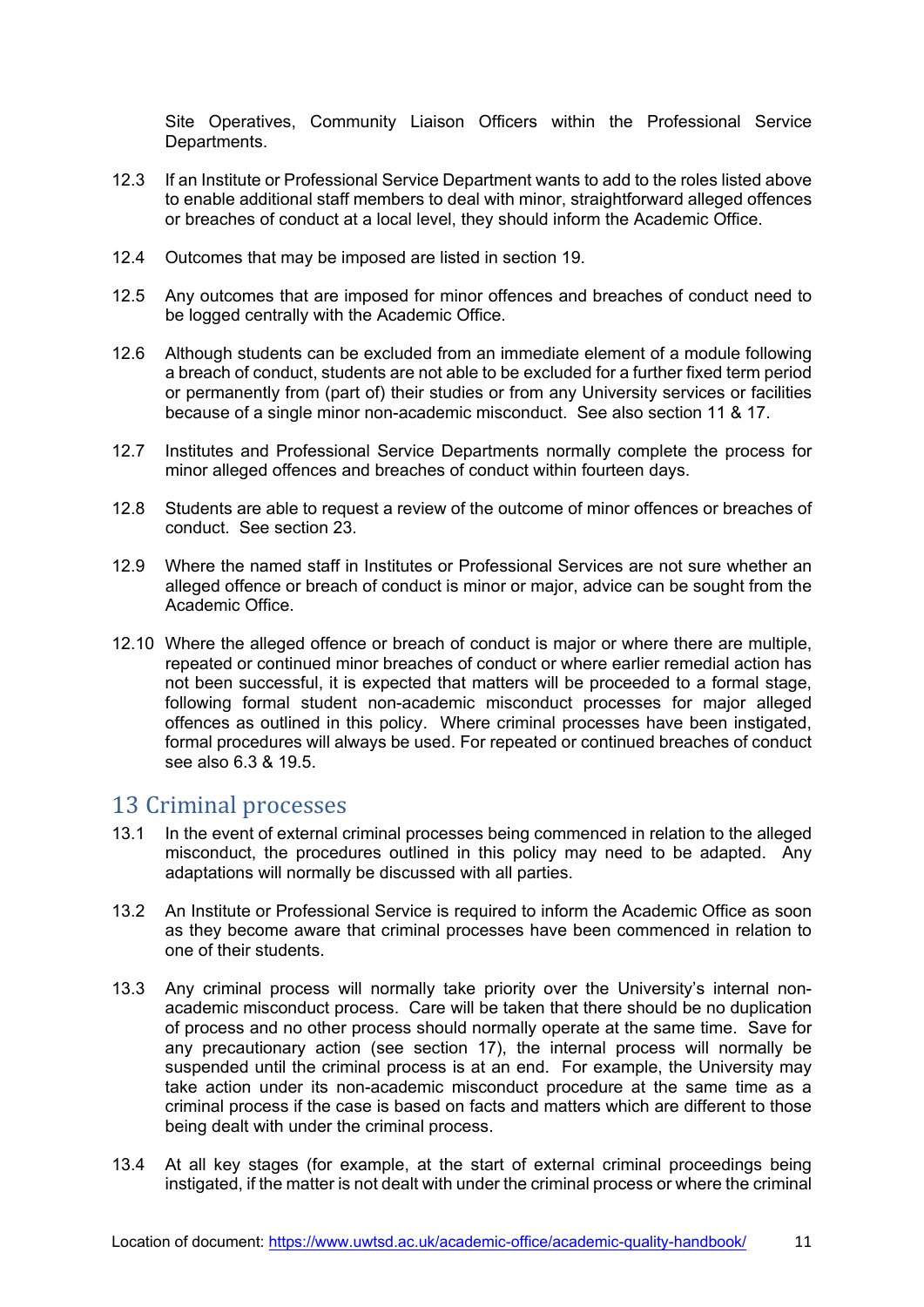proceedings have concluded), the University will consider whether it should instigate action.

- 13.5 If the student has been convicted of a criminal offence, then this outcome will be taken into consideration by the University in relation to the outcome(s), if any, to be applied by the University.
- 13.6 If the student has been acquitted of a criminal offence, the University can still take action against the student if there is sufficient evidence that a breach of conduct under the University's non-academic misconduct procedures occurred.
- 13.7 The University will assist complainants to understand the various options available to them and will provide support in assisting them in making a decision about the way forward. The aim is to ensure that the complainant will understand the process related<br>to each option understands the difference between criminal to each option, understands the difference between criminal investigations/proceedings and University investigations/proceedings, and will thus be able to make an informed decision as to whether to initiate criminal proceedings.
- 13.8 The complainant has the option of requesting that the University deal with the matter under its own processes (i.e. as a potential breach of conduct) if they decide not to make a report to the police or if the police decides not to investigate or if the prosecutor decides not to prosecute.
- 13.9 Only in specific circumstances,[5](#page-11-1) and mindful of its obligations under relevant data protection legislation, will the University report an incident to the police contrary to the wishes of those affected. Such action will be explained to those affected so that they understand what is happening and are prepared if/when the police contacts them.

## <span id="page-11-0"></span>14 Procedures: general principles<br>14.1 All allegations of maior misconduct will b

- All allegations of major misconduct will be handled by an appropriately independent member of the University (= Case Officer).
- 14.2 References in this policy to steps or actions by specific University post holders shall be read as including reference to their nominees. In addition, in order to avoid delays or potential conflicts of responsibilities, other staff members may undertake tasks allocated to specific post holders.
- 14.3 Procedures for minor and major offences are outlined in this policy and describe the University's internal processes of dealing with allegations of non-academic misconduct. Whilst seeking to ensure consistency of approach and application, the University reserves the right to vary the precise details of the procedure applied to the circumstances of a particular case, for example to address any actual and/or perceived imbalances between the complainant and the student.
- 14.4 The University will wherever possible seek to adhere to the time limits outlined within these procedures, but in cases where there are special circumstances which require variance from specified time limits, the student will be advised of the reasons for this. The complainant and witnesses will also be advised about any delays to the process as appropriate.

<span id="page-11-1"></span><sup>5</sup> E.g. see the University's Prevent procedures or where the safety of students and staff may be at risk.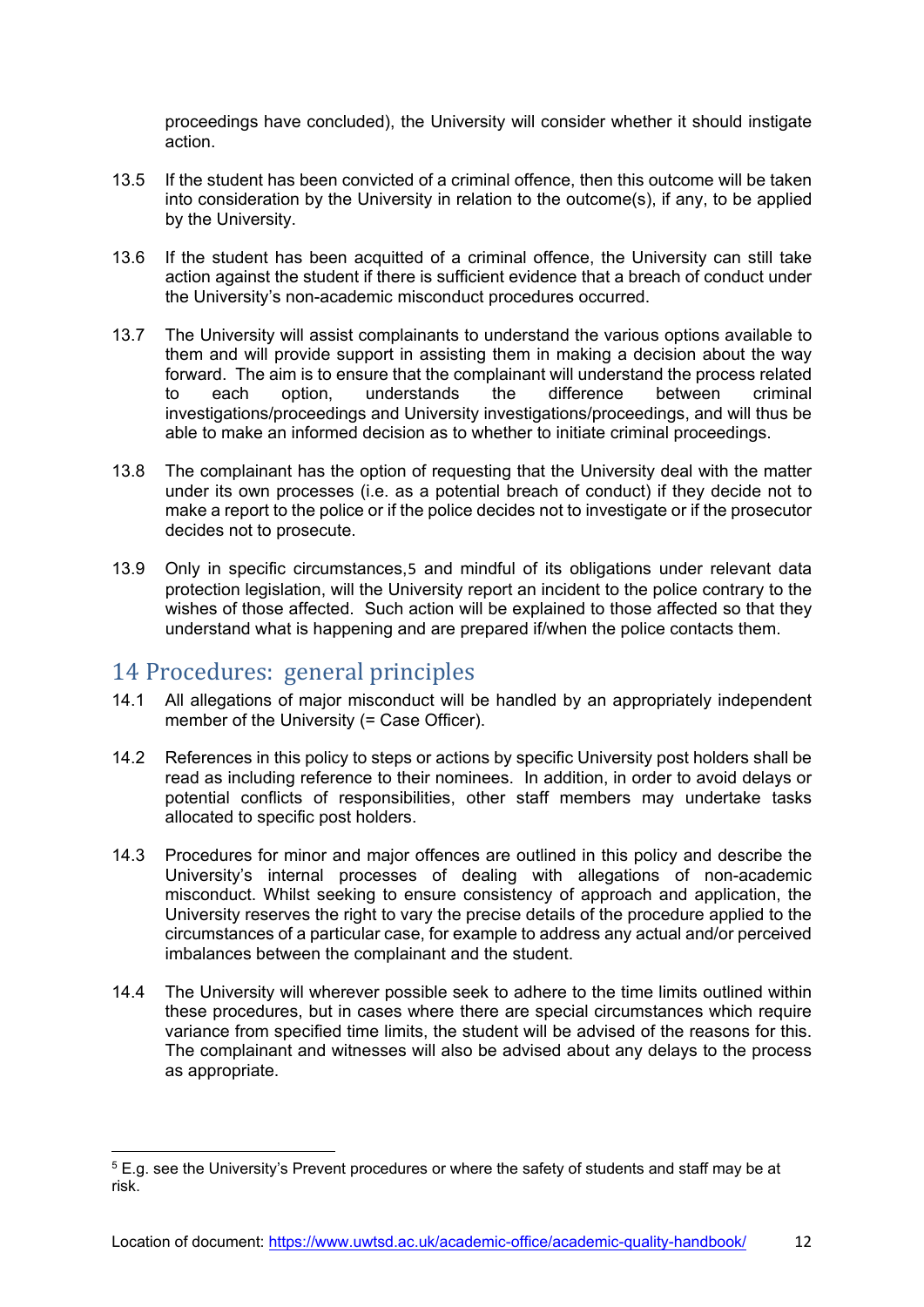- 14.5 The University reserves the right to take no further action at various stages of the procedures if appropriate (e.g. if there is insufficient evidence to support an allegation of misconduct).
- 14.6 If during the application of this policy it becomes apparent that there are issues impacting a cohort or group of students beyond the immediate allegations, the University reserves the right to request that a range of students (including those not involved in any allegations) agree to a behavioural contract to ensure that all parties are able to return to study together. The University does not view the contracts imposed on other parties as penalties, but as an extension of the University's Student Code of Conduct.
- 14.7 During the application of this policy the University reserves the right to adjourn any investigation or hearing and reconvene at a later date.
- 14.8 If during the application of this policy, the student ceases to be a student of the University, the University may adjourn any investigation or hearing. It reserves the right to reconvene if the student wishes to return to the University.
- 14.9 The student will be informed in writing as soon as appropriate and possible after the event giving rise to the allegation or receipt of the complaint about the incident. Supporting evidence will be given as appropriate to explain the allegation to the student. See also 6.14.
- 14.10 It is expected that students, their representatives and staff will act reasonably and fairly towards each other and will treat the process with respect.
- 14.11 Where, for example as a result of the investigative process, the allegation is amended or new allegations are made, the student is informed about these and will be given the opportunity to respond.
- 14.12 Where possible and practical, the student will be given the opportunity to attend any meetings or hearings related to the non-academic misconduct proceedings or any appeal in person. However, the University reserves the right to proceed with any investigative meeting, non-academic misconduct hearing or meeting in the absence of the student, subject to the student having been properly notified of the date and time of the hearing or in cases where, for example, criminal proceedings do not allow the student to attend in person.
- 14.13 Where appropriate, all parties will be offered the opportunity to attend meetings electronically if attendance in person is not possible.
- 14.14 For major alleged offences of conduct, the student will be invited to any meeting or hearing, normally at least two clear working days before the meeting. However, there may be circumstances where an urgent risk assessment or investigation is required and in this case a verbal invitation with less than two days' notice will be given. For minor alleged offences or breaches of conduct, normally notice of one clear working day will be given.
- 14.15 Failure to attend a meeting without due notification from the student of their inability to attend such a meeting without good reason may lead to action. Where the student decides to leave any meeting associated with the process the University reserves the right to continue with such a meeting.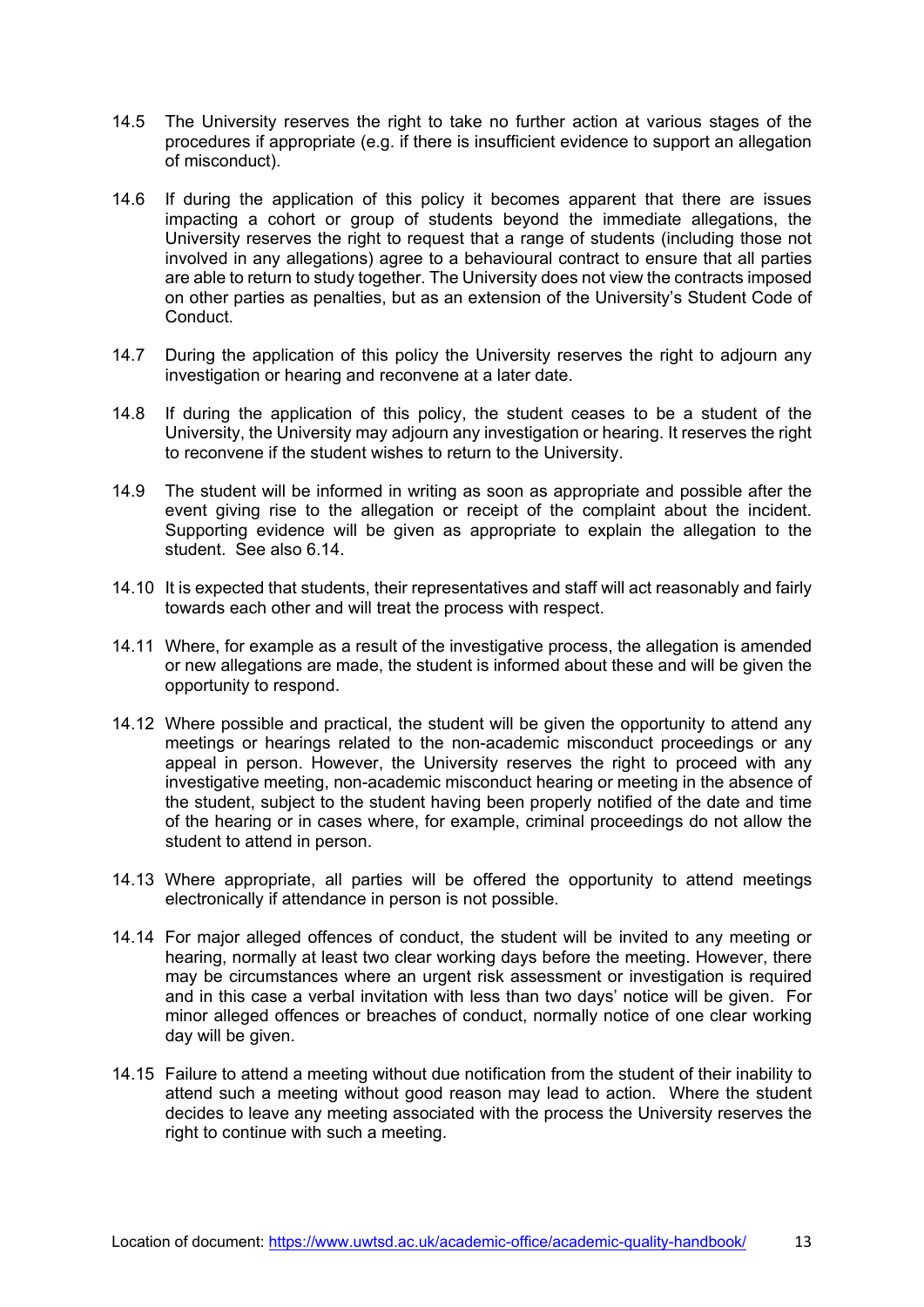- 14.16 Where the student has communicated in response to a meeting notification that they are not able to attend a meeting for a good reason, the University will normally rearrange the date of such a meeting.
- 14.17 The student will have the right to be accompanied by a supporting person of their choosing at any investigative meeting or hearing. The supporting person must be appointed and abide by the procedure set out in the Third Party Involvement Policy.
- 14.18 The student will be advised of the identity of the Case Officer and, if held, of the members of a Formal Panel.
- 14.19 Where possible, practical and appropriate, the complainant will be given the opportunity to attend the meeting of the Formal Panel (see Appendix SC15). The complainant will have the right to be accompanied by a person of their choosing at any investigative meeting, hearing or a meeting of the Formal Panel and is required to inform the University in writing in advance of any meeting or hearing whether they intend to be accompanied. Legal representation is only allowed in exceptional circumstances. Such a request for legal representation needs to be made in writing to the Academic Office. The accompanying person shall not normally contribute to the discussions.
- 14.20 The panel will be able to ask questions from the student and complainant as part of the processes outlined in appendix SC15. The student and complainant cannot crossexamine each other and can only ask questions, including questions of the witnesses through the panel's chair.
- 14.21 Meetings will not normally be recorded and the University does not allow for any meetings to be recorded covertly. Notes or minutes will be provided for each meeting held. All relevant parties will be asked to sign for any statements. Where there is a disagreement that cannot be solved, two versions may be submitted to the Formal Panel or as part of a review.
- 14.22 Where a Formal Panel cannot reach an agreement, the University will appoint an appropriately qualified person to review the case and make a decision about the outcome of the case. This decision will be final.
- 14.23 The rights and interests of both the student and any complainant(s) of the alleged misconduct will be balanced fairly and equally.
- 14.24 The complainant will be kept informed of the progress of their complaint as appropriate.
- 14.25 All relevant parties will be supplied with a copy of this policy and procedures.
- 14.26 The University will ensure that all written records related to the case are clear, accurate, and appropriate and will be stored in accordance with relevant data protection legislation.

## <span id="page-13-0"></span>15 Reporting a Major alleged Offence or Breach of Conduct<br>15.1 A report on the alleged offence shall be sent to the Academic Office on the U

- A report on the alleged offence shall be sent to the Academic Office on the University's Non-Academic Misconduct Allegation Form.
- 15.2 The University may also initiate an investigation when it is informed of an alleged major offence or breach of conduct through other means.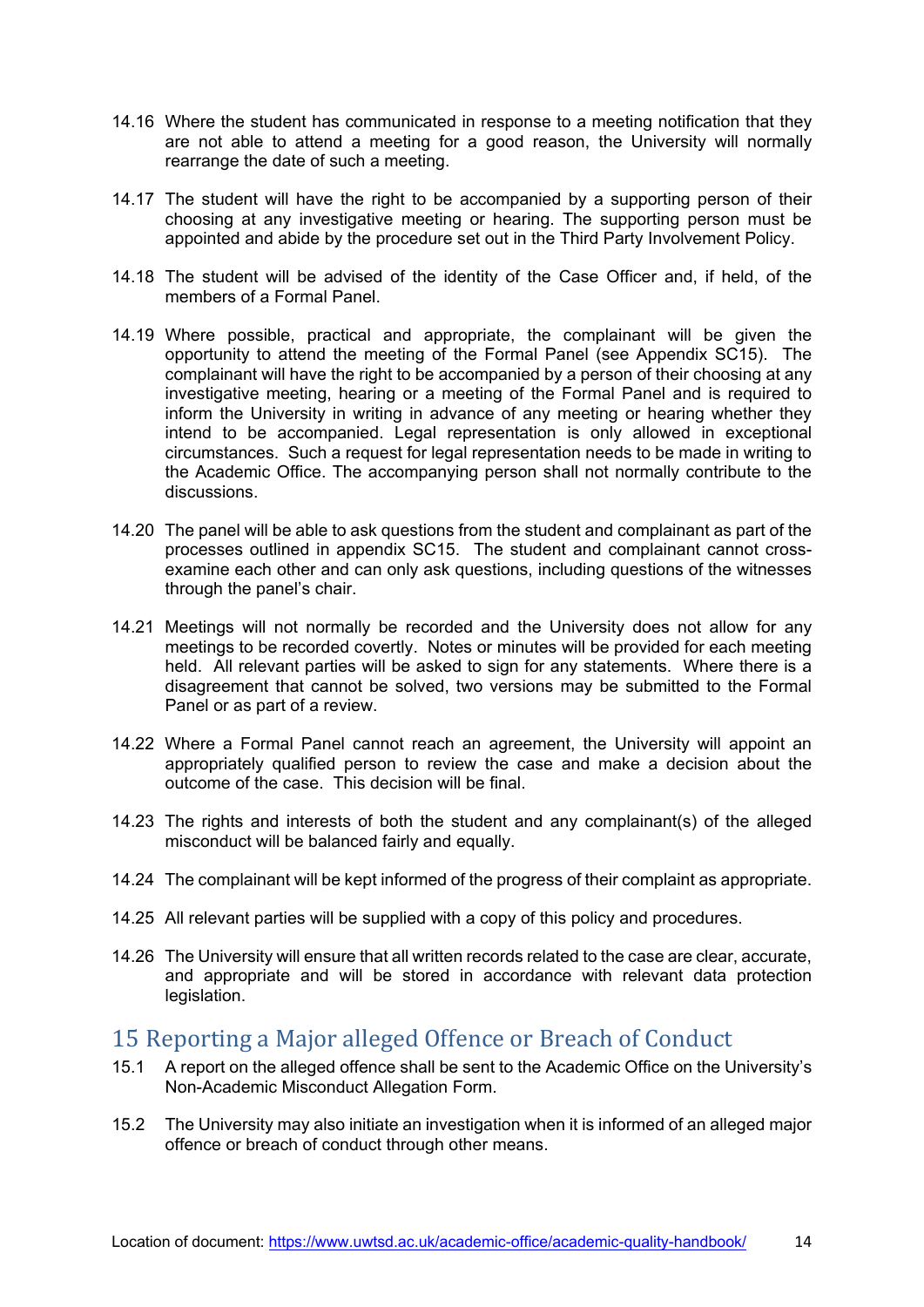- 15.3 In the case of a group allegation against an individual, a Group Consent Form must be submitted with the form.
- 15.4 The University would not normally consider anonymous allegations. However, the University reserves the right to take action as a result of an anonymous allegation as appropriate. The University will also take into account anonymous allegations in its monitoring and reporting.
- 15.5 Where a complaint is made against another student or a member of staff, they are usually entitled to know who has made the complaint and the details of the complaint that has been made.
- 15.6 In exceptional circumstances and for justifiable reasons related to confidentiality, the University may consider keeping the identity of the complainant anonymous.
- 15.7 Where a student believes that they have sufficient justification to remain anonymous, they should submit their reasons in writing to the Academic Office for consideration. The Academic Office will inform them of the outcome of the request to remain anonymous within 7 days.
- 15.8 Allegations should be received no more than 1 month after the informal procedure has ended (where appropriate) and normally no more than 6 months after the main issues occurred.
- 15.9 The University will not normally consider any offence where the main issues raised about took place more than 3 years before the allegations have been received.

### <span id="page-14-0"></span>16 Processes involving more than one student

- 16.1 In cases of a group complaint, normally a spokesperson/representative will be appointed.
- 16.2 In cases of a joint or group allegation, care will be taken to ensure that all students will be able to have an equal opportunity to hear and respond to the allegations made against them. They will also be able to hear and respond to what others have said and to evidence that others have provided.
- 16.3 Where possible and practicable, joint or group allegations will be heard at a single panel meeting with all students in attendance. All students will be given the opportunity, normally as part of the investigative processes, to raise privately confidential or sensitive matters relating to mitigation.
- 16.4 Where it is not possible or practical to hold a single panel meeting for joint or group allegations, normally the same panel will consider the case against all students involved to ensure that there is a consistent approach.
- 16.5 Decisions cannot be reached by default in the case of joint or group allegations.
- 16.6 An outcome decision will be taken for each student individually, taking into account their particular circumstances and mitigating factors. However, there will be broad consistency in the penalty given to all students who commit the same offence in similar circumstances.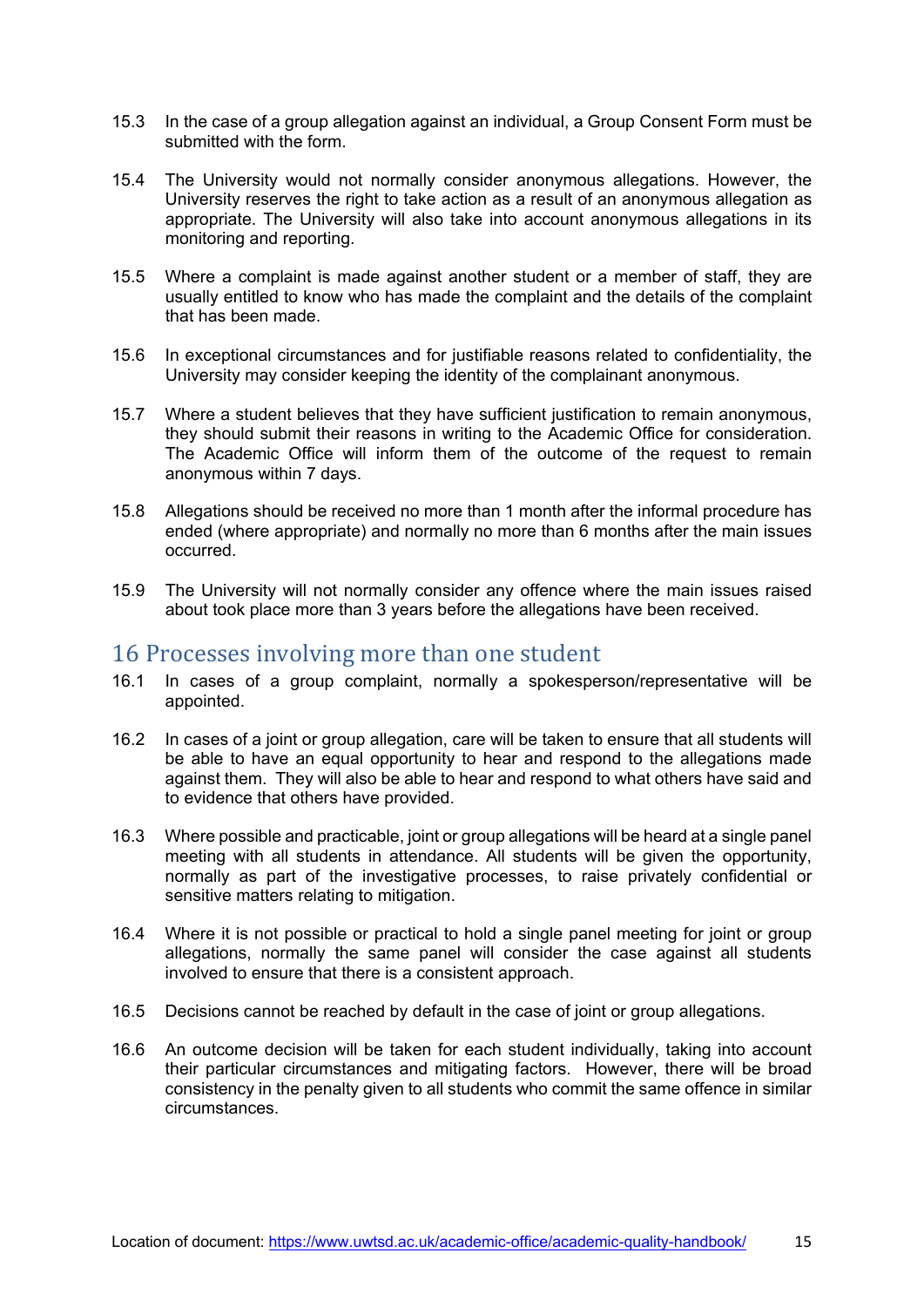### <span id="page-15-0"></span>17 Precautionary action for major alleged offences or breaches of conduct

- 17.1 The University does not consider the precautionary action as disciplinary judgement.
- 17.2 Where there is uncertainty whether an alleged offence should be classified as minor or major and in case of all (alleged) major offences or breaches of conduct, a formal risk assessment shall take place at an early stage in the proceedings to assess whether there is a risk to any member(s) of the University community or a risk to the student, using the risk assessment form. This risk assessment will include consideration of support arrangements that need to be put in place for all parties involved.
- 17.3 Particularly swift precautionary action will need to be taken in some cases, including:
	- Cases involving a threat or serious harm to the student and/or others;
	- Cases where the student's mental health is at risk or where the student displays significant distress:
	- Issues of a highly sensitive nature:
	- Where there is a potential risk to the reputation or operation of the University if it does not take immediate action;
	- Cases involving an ongoing threat of serious disruption to other students or to the University's activities.
- 17.4 Risk assessments are normally undertaken by the Case Officer but may also be undertaken by an appropriate Senior Officer of the University, particularly in relation to cases with urgent, high-level risks as outlined in 17.3.
- 17.5 The initial risk assessment process will normally be completed within seven days. Additional time may be needed to consider and approve a set of reasonable adjustments and support arrangements, particularly where external evidence is required. Additional time may also be needed where criminal proceedings have commenced.
- 17.6 Precautionary measures will be reviewed at regular intervals and reconsidered as the case develops and at key stages within the overall process.
- 17.7 The student and complainant will, where possible and appropriate, be consulted as part of the risk assessment to represent their views in relation to their part of the assessment.
- 17.8 If risk levels are high, precautionary measures may be imposed. Precautionary measures may be put in place if they are necessary:
	- to ensure that a full and proper investigation can be carried out (either by the police or a University Case Officer) and/or
	- to protect the complainant or others whilst the allegation is being dealt with as part of a criminal process or non-academic misconduct process.
- 17.9 Precautionary action must be reasonable and proportionate and may include the imposing of certain conditions, a suspension from studies, or exclusion from any or all University grounds and/or facilities pending the outcome of criminal/non-academic misconduct proceedings. This includes University activities away from campus, such as fieldtrips, placements, or exchanges. The suspension and/or exclusion may be qualified or partial where appropriate and will be for a fixed term in the first instance.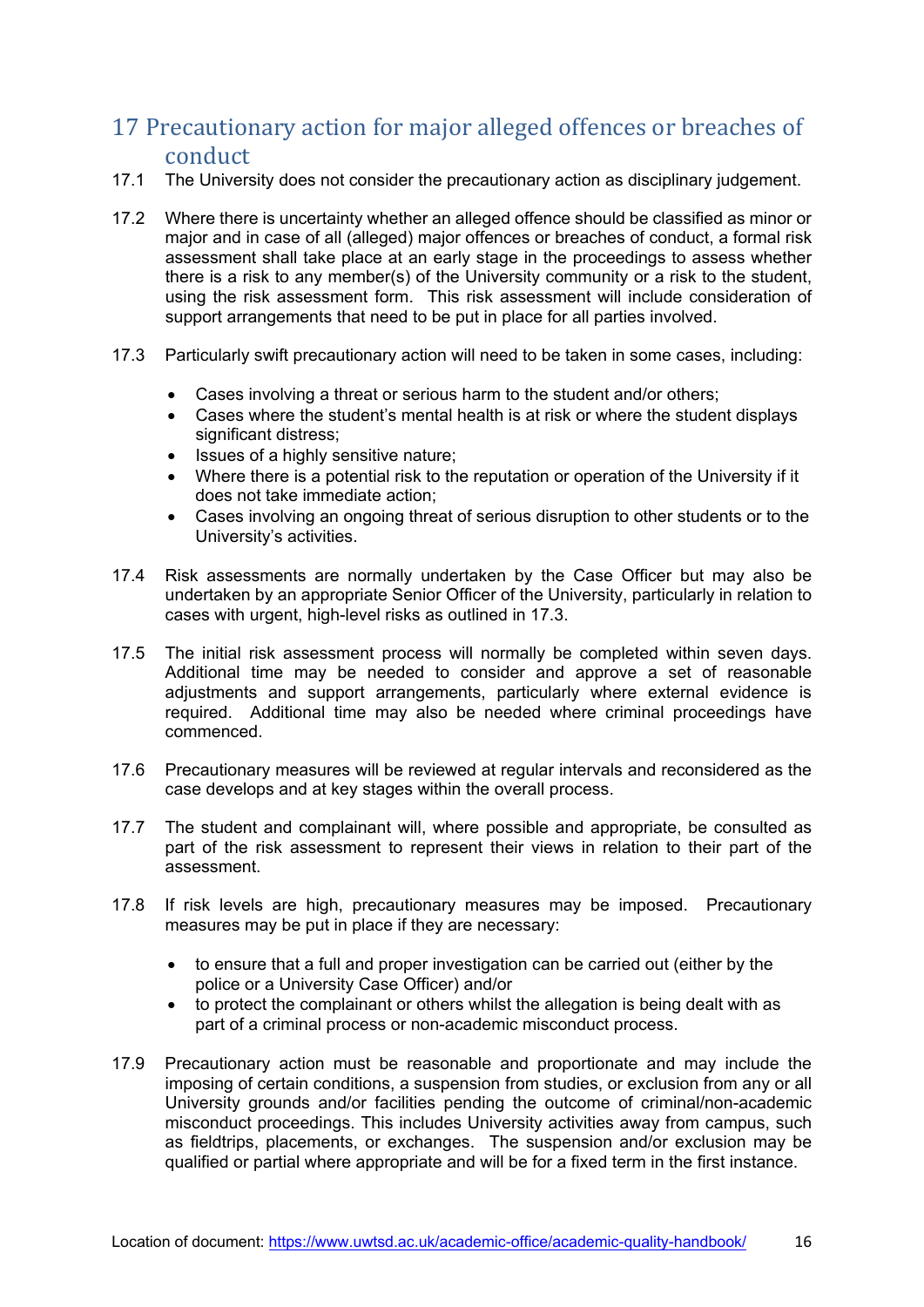- 17.10 Precautionary measures (including the extension of these measures) involving a total suspension of studies and/or total exclusion from facilities must be approved by a Deputy Vice-Chancellor.
- 17.11 A precautionary suspension, exclusion or set of conditions should not be regarded as a penalty and does not indicate that the student has committed a breach of conduct or a criminal offence.
- 17.12 When precautionary measures are put in place the student will be informed of these in writing and the reasons for the set of measures will be explained. A meeting may be convened to explain precautionary measures. In the case of urgent risks, the student may be informed verbally in the first instance.
- 17.13 The student may appeal against the precautionary measures imposed, [6](#page-16-1) by submitting a written request stating the reason for the appeal to the Academic Office within seven days of the date issued on the notice of the precautionary measures. The student will be notified of the final decision of their appeal within fourteen days of the receipt of the letter requesting an appeal.
- 17.14 Whilst the precautionary measures are in place, the student may request a review of the suspension, exclusion or set of conditions if there is a relevant change to their circumstances. This request should be made in writing to the Academic Office, who will normally respond within fourteen days of the receipt of the letter.
- 17.15 If the student fails to comply with any of the precautionary measures, the precautionary measures will be reviewed which may result in more serious precautionary measures being imposed.
- 17.16 The complainant will be informed as appropriate of the precautionary measures taken.
- 17.17 Where precautionary action is taken the University reserves the right to inform relevant service providers or relevant partners of the action which may result in the lack of access to certain services.

### <span id="page-16-0"></span>18 Procedures for the investigation of major alleged offences or breaches of conduct

- 18.1 Care will be taken to ensure that the Case Officer appointed is impartial. The Case Officer is normally a member of University staff, but could, in exceptional circumstances, be external to the University.
- 18.2 If there are any concerns in relation to the Case Officer, parties are asked to express those concerns in writing to the Academic Office who will consider any such concerns.
- 18.3 The purpose of the investigation is to gather all information necessary to establish the facts in relation to the allegation of misconduct, to recommend whether or not the case needs to be referred to a Formal Panel, and to help to make an informed and reasoned decision.

<span id="page-16-1"></span> $6$  Where action has had to be taken in order to mitigate against urgent risks or there are conditions imposed by the police or other outside agencies (e.g. UKVI), it may not be possible to appeal against the full set of precautionary measures.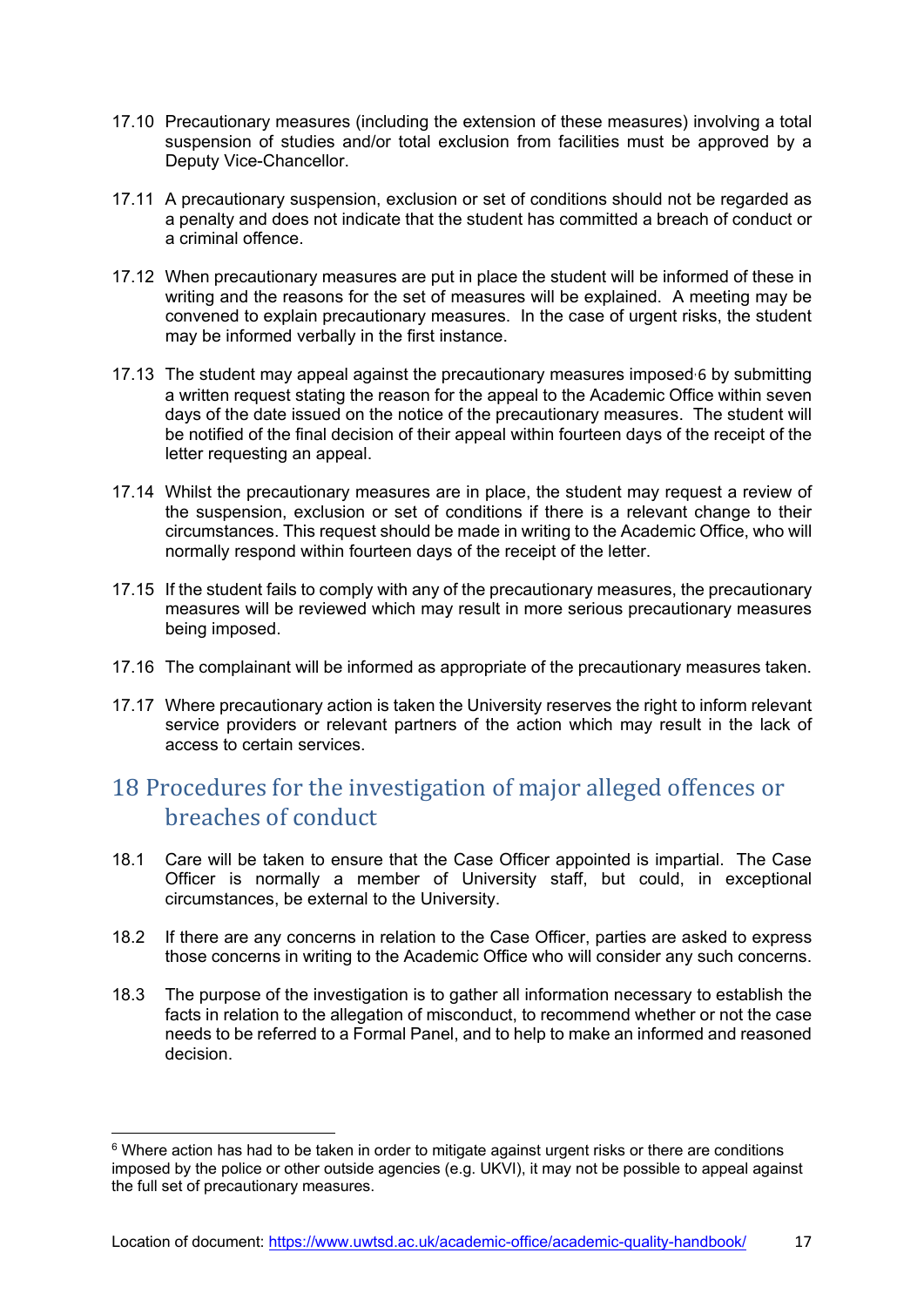- 18.4 To this end, the Case Officer will seek to collate and evaluate evidence to verify the allegations, interview relevant parties and witnesses, question discrepancies, and make findings of fact on the balance of probabilities.
- 18.5 All parties will be informed of the scope and remit of the investigation.
- 18.6 As part of an investigation, normally all parties are interviewed separately. All parties will be informed how their evidence will be used and shared so that they understand the process and can give informed consent.
- 18.7 Any witnesses are normally also met as part of the investigation. To aid the investigation, all involved parties will be asked to indicate if there are any relevant witnesses that need to be consulted. See also 22.3
- 18.8 Witnesses will be asked to sign their witness statement and will be asked to give written consent for their evidence to be used and identity disclosed at a disciplinary panel.
- 18.9 As part of an investigation, the Case Officer will normally consult with the student to explain the alleged misconduct and allow the student the opportunity to respond to the allegation, and provide the Case Officer with any evidence that they wish to be taken into account.
- 18.10 The entire investigation process is normally concluded within 40 days.
- 18.11 Once the investigation has been completed, the Case Officer will submit their investigative findings to the Academic Office and make a recommendation as to whether or not the case is complex and needs to proceed to a Formal Panel.
- 18.12 Where the Case Officer is not clear whether the alleged major offence should be classified as a complex or non-complex case, the Case Officer will refer the case to the Academic Office, providing details of the alleged incident and its investigation, in order for a final decision regarding classification to be made.

### <span id="page-17-0"></span>19 Outcomes

- 19.1 The following provides a list of possible outcomes that may be imposed at each stage of the process:
- 19.1.1 Category A: Minor Offences<sup>[7](#page-17-1)</sup>
	- A formal written warning;
	- A requirement to sign a behavioural contract;
	- A suspended fine of not less than £25 but not exceeding £500
		- $\circ$  the University will advise the student in writing of the circumstances in which the fine would become payable;
	- A fine of not less than £25 but not exceeding £500 per offence;
	- Restitution of damage;
	- A requirement to make a written apology to any party concerned;
	- A requirement to remove material published in hard copy or electronically which is deemed to be inappropriate;
	- A requirement to attend a workshop or course within a specified time period at the student's expense

<span id="page-17-1"></span><sup>&</sup>lt;sup>7</sup> Institutes are not able to impose fines; fines can only be imposed for minor offences by relevant Professional Services.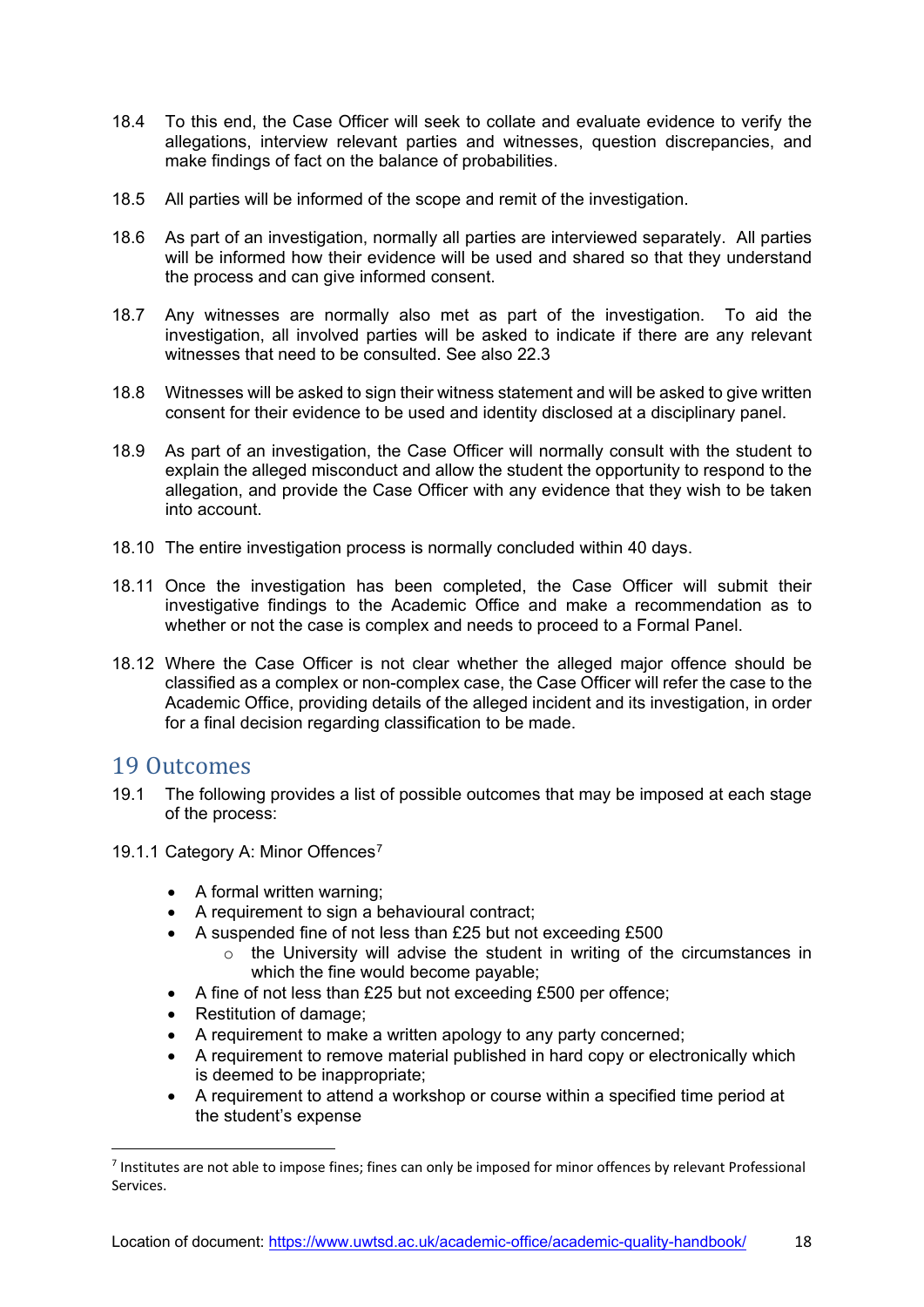- $\circ$  The student will be advised of any fees that they will need to pay to attend the session/seminar which will not normally be in excess of £40;
- A requirement to engage with an appropriate support service;
- Mediation:
- A requirement to undertake appropriate service within the community (not more than 20 hours).

Where relevant, the University will stipulate the timescale by which the student has to comply with the sanction applied.

19.1.2 Category B: Major or Repeated Minor Offences (non-complex)

- A formal written warning
- A requirement to sign a behavioural contract;
- A requirement to make a written apology to any party concerned;
- Mediation:
- A requirement to remove material published in hard copy or electronically which is deemed to be inappropriate;
- A suspended fine of not less than £50 but not exceeding £500 (the University will advise the student in writing of the circumstances in which the fine would become payable);
- A fine of not less than £50 but not exceeding £500 per offence;
- A requirement to attend a workshop or course within a specified time period at the student's expense
	- o The student's progression with their programme may be conditional upon its completion and this may result in a delay to the student's progression or graduation;
- A requirement to engage with an appropriate support service;
- A requirement to financially compensate or provide restitution for any damage to or loss of property;
- A restriction against contact with any concerned party, where the concerned party is a member of the University;
- A restriction excluding the student from representing the University in a paid or unpaid capacity for a specified period of time
	- $\circ$  This could include employment by the University on a casual basis, holding positions in University sports clubs or societies, representing the University in events or voluntary roles such as a Student Representative;
- A requirement to undertake unpaid services for the University, Students' Union or community to a maximum of 28 hours;
- Exclusion from any part / premises of the University and/or from facilities / services provided by the University for a specified period of time;
- A requirement to partially or fully suspend studies for a specific period of time;
- Expulsion (i.e. withdrawal) from the University with or without the right to re-apply on to any further programme of study at UWTSD or any partner University.
	- o In such circumstances, the outcomes shall specify whether the student should be considered eligible for an exit award by the next appropriate examination board).
	- o DVC Approval is required
- Imposition of such other sanction as is considered appropriate to the offence.

Where relevant, the University will stipulate the timescale by which the student has to comply with the sanction applied.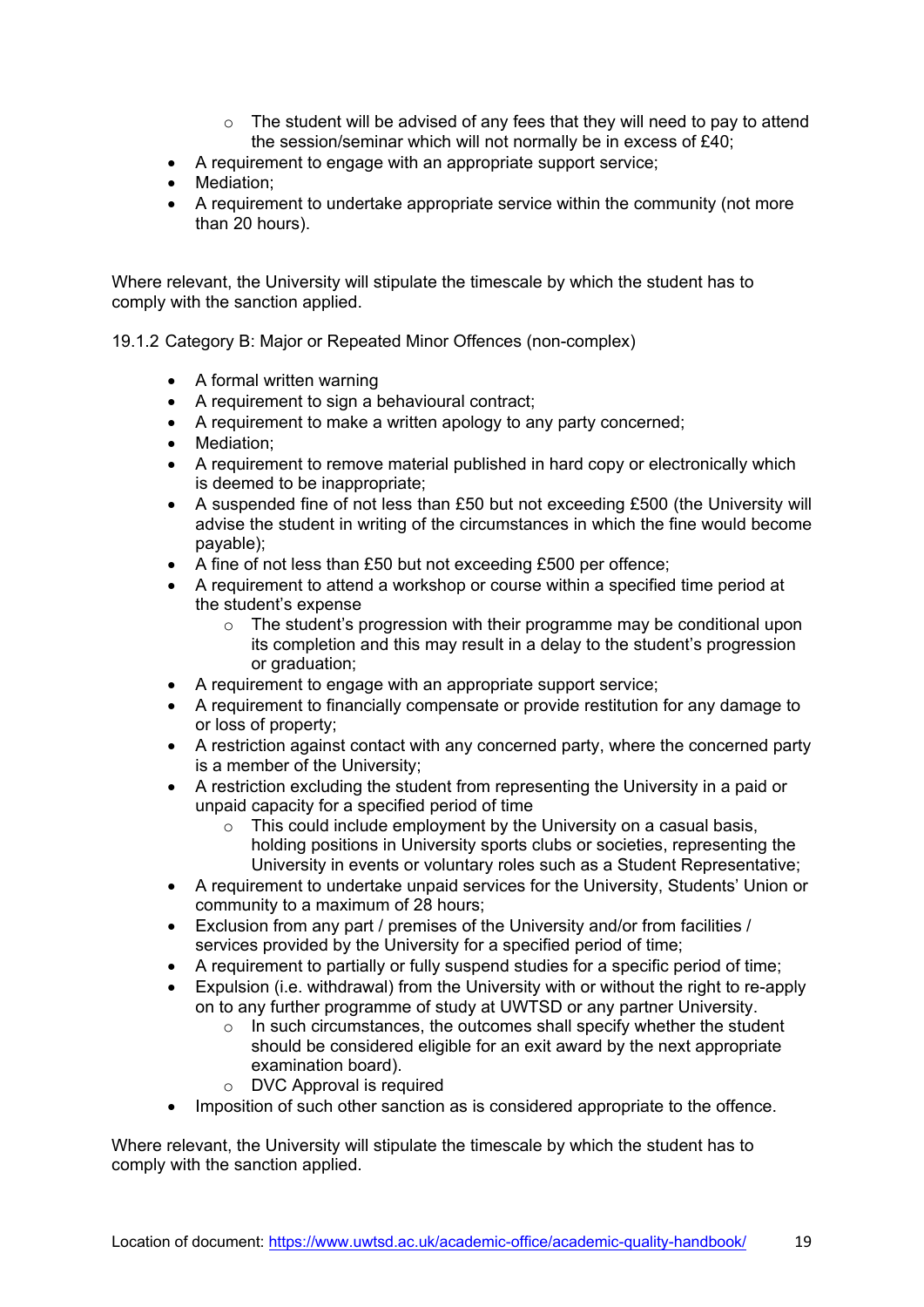19.1.3 Category C: Major or Repeated Minor Offences (complex)

- Any of the penalties in Categories A and B
- A requirement to attend a workshop or course within a specified time period at the student's expense
	- $\circ$  The student's progression with their programme may be conditional upon its completion and this may result in a delay to the student's progression or graduation;
- A requirement to engage with an appropriate support service;
- Mediation:
	- Restorative action such as completion of a reflective statement or project
		- $\circ$  The student's progression with their programme may be conditional upon its completion and this may result in a delay to the student's progression or graduation;
- Imposition of a fine:
- A requirement to undertake unpaid services for the University, Students' Union or community to a maximum of 50 hours;
- Exclusion from any part / premises of the University and/or from facilities / services provided by the University for a specified period of time;
- A requirement to partially or fully suspend studies for a specific period of time;
- A delay to graduation;
- Expulsion (i.e. withdrawal) from the University with or without the right to re-apply on to any further programme of study at UWTSD or any partner University.
	- o In such circumstances the Formal Panel shall consider whether the student should be considered eligible for an exit award by the next appropriate examination board).
	- o DVC Approval is required
- Imposition of such other sanction as is considered appropriate to the offence.

Where relevant, the University will stipulate the timescale by which the student has to comply with the sanction applied.

- 19.2 Appendix D provides an indication of the outcomes which may be imposed on students in relation to particular breaches. Any outcomes will be reasonable and proportionate to the misconduct that is found to have occurred.
- 19.3 A decision about an outcome will take into account as appropriate a student's particular circumstances (e.g. mitigating circumstances and declared disabilities) as well as unintended impacts (e.g. in relation to a declared disability or an international student's visa status). See also section 9.
- 19.4 Where a student admits to an offence, they will be made fully aware of the consequences of agreeing to a penalty. For example, they will be told whether the offence will be recorded on their student records and whether the offence will be taken into account in future non-academic misconduct or fitness to practise procedures.
- 19.5 Multiple or repeated incidents of misconduct may be more serious than a single act of misconduct. A student's previous record will not normally be relevant in relation to whether they have committed an offence. However, it is likely to be relevant to decisions about the outcome
- 19.6 In imposing any outcomes the University will determine:
	- a. whether the alleged facts and matters occurred on the balance of probabilities;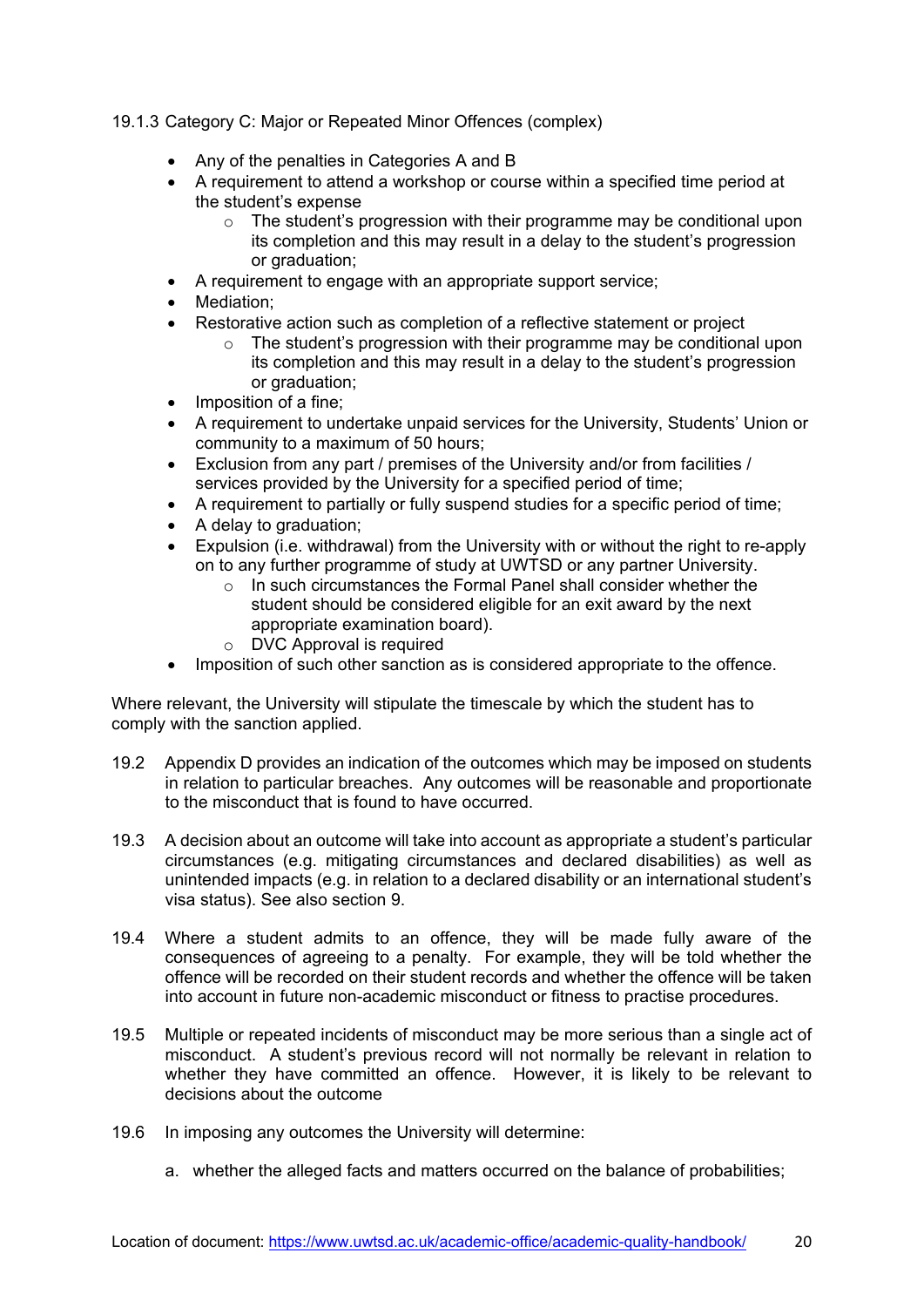- b. whether those facts and matters amount to a breach of conduct and, if so, the level of seriousness of the breach of conduct;
- c. what outcome (if any) should be imposed.
- 19.7 The decision to terminate the student's studies at the University permanently will need to be approved by a Deputy Vice-Chancellor, with notification given to the Chair and Clerk of Council.
- 19.8 Outcomes will be communicated as appropriate to relevant staff only. Examining Boards will be informed so that non-academic misconduct decisions will be noted and applied.

## <span id="page-20-0"></span>20 Reconsideration of the same offence<br>20.1 The University may reconsider an allegation if no

- The University may reconsider an allegation if new evidence emerges which, for good reason, could not have been obtained by the University at the time.
- 20.2 In deciding whether it is appropriate to consider an allegation for the second time, the University will consider:
	- Whether the outcome of the first process has been called into question, and if so why;
	- The length of time that has elapsed and the effect on this on the reliability of any evidence to be considered;
	- The severity of the alleged offence;
	- The impact on the student of undergoing a second non-academic misconduct procedure;
	- Whether leaving the matter unaddressed would impact on matters of fitness to practise or on any obligations the University has to professional or regulatory bodies in respect of a particular student's character.

### <span id="page-20-1"></span>21 Procedures for non-complex major alleged offences or breaches of conduct

- 21.1 If the Case Officer's recommendation that the case is non-complex is confirmed by the Student Case Review Group, it will make a decision in relation to the outcome.
- 21.2 The Student Case Review Group will explain the rationale for the procedure followed after the completion of the investigation, classification as the alleged offence as noncomplex, and confirm the outcome to the student in writing, normally within seven days of the completion of the investigation.
- 21.3 A meeting may be convened with the student as appropriate to discuss and explain the outcomes.

### <span id="page-20-2"></span>22 Procedures for complex major alleged offences or breaches of conduct

- 22.1 If the recommendation from the Case Officer that the alleged major offence is complex is confirmed by the Student Case Review Group, the case will proceed to a Formal Panel.
- 22.2 The rationale for the procedure followed after the completion of the investigation, the classification of the alleged offence as complex, and the decision to proceed to a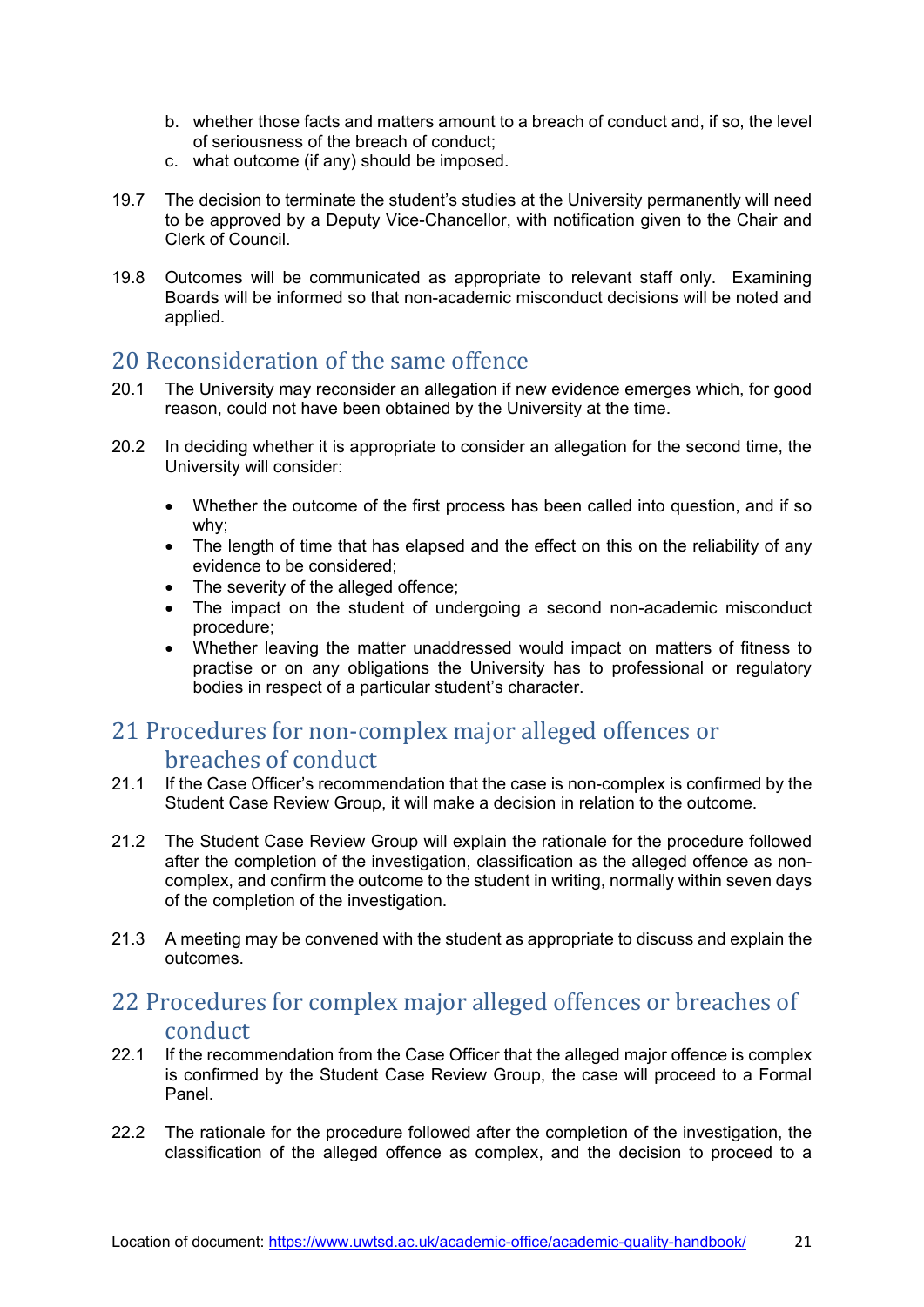Formal Panel will be communicated to the student in writing, normally within seven days of the completion of the investigation.

- 22.3 The date of the meeting of the panel, membership, names of any witnesses, and format of the Formal Panel will be communicated to the student in advance of the proceedings by the Academic Office, normally not less than fourteen days in advance of the meeting.
- 22.4 Any documentation for the meeting of the panel will be circulated to the members of the Formal Panel, the student and the Case Officer, normally not less than seven days in advance of the meeting.
- 22.5 Following the meeting the student will be formally notified of the outcome in writing within seven days of the meeting of the Formal Panel, confirming the imposition of any outcome.
- 22.6 Complainants will be informed when the formal stage has been completed and of the outcome of their complaint as appropriate.

## <span id="page-21-0"></span>23 Review of Outcome

- If the student is dissatisfied with the outcome of the formal stage, they may be able to request a review.
- 23.2 A request for a review may only be made on one or more of the following grounds:
	- 23.2.1 irregularities in the conduct of the procedure, which are of such a nature as to cause reasonable doubt whether the same decision would have been reached had they not occurred;
	- 23.2.2 the existence of new material evidence which the student was unable, for compelling reasons, to provide earlier in the process;
	- 23.2.3 that evidence is available to show that the outcome reached at an earlier stage was unreasonable. In this context, unreasonable shall be taken to mean that the outcome was not a possible conclusion which a similar hearing or process of consideration might have reached.
- 23.3 If a complainant or witness is dissatisfied with the outcome of the formal stage, they may be able to request a review.
- 23.4 Any requests for review from a complainant or witness must be made on one or more of the following grounds:
	- 23.4.1 irregularities in the conduct of the procedure, which are of such a nature as to cause reasonable doubt whether the same decision would have been reached had they not occurred;
	- 23.4.2 the existence of new material evidence which the complainant or witness was unable, for compelling reasons, to provide earlier in the process.
- 23.5 A complainant or witness cannot submit a request for review solely on the grounds that they disagree with the outcome of the case.
- 23.6 A request for review of the outcome must be received on the required form not later than 14 days after the notification of the outcome.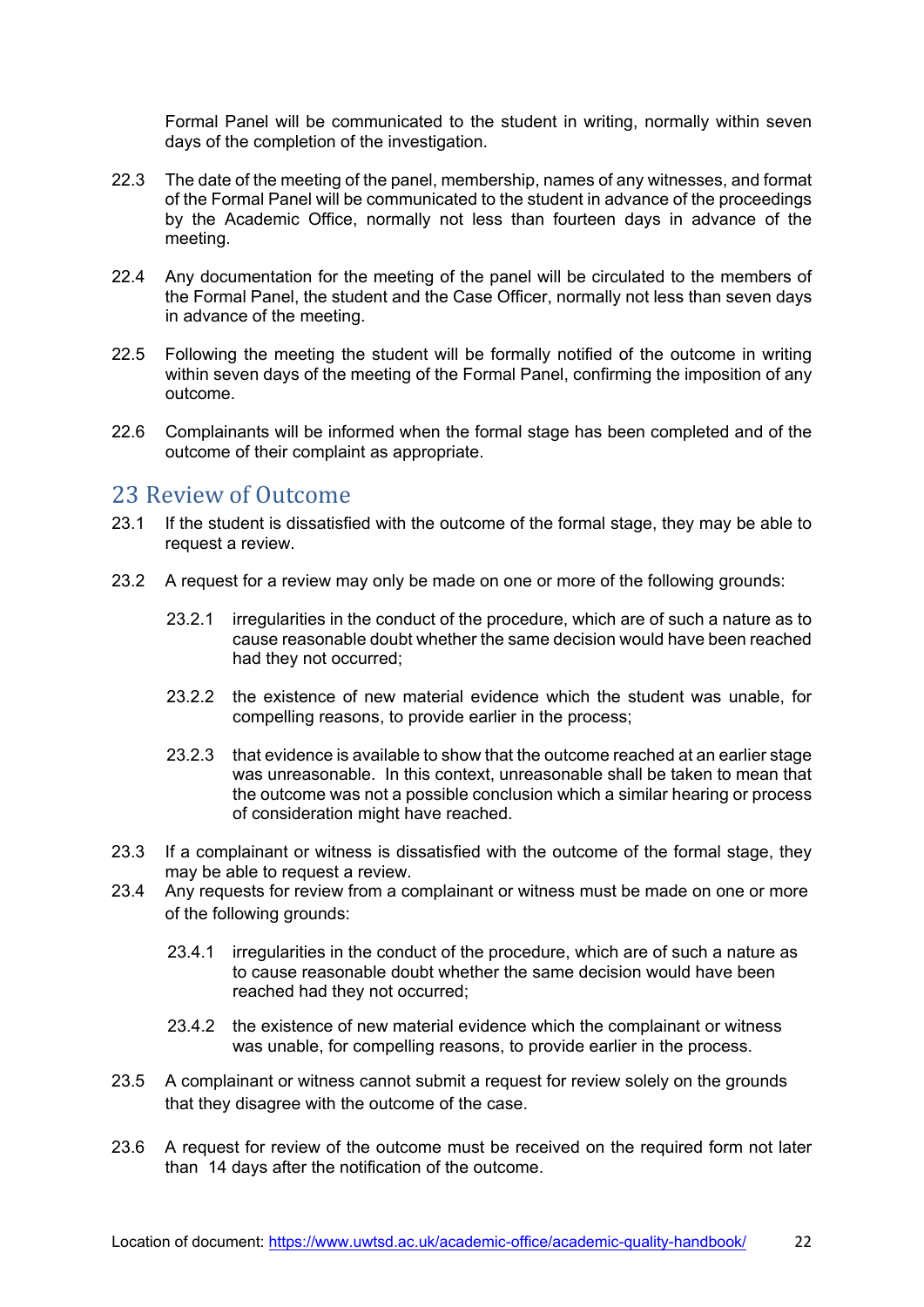- 23.7 Simple notice of a desire to request a review by the student within the above deadline shall not be deemed to constitute a formal request for review and shall not be accepted.
- 23.8 A request for review received after the above deadline will be deemed to be out of time and will not be considered unless there is independent evidence to show compelling reasons as to why the request for review was not submitted in a timely manner.
- 23.9 Where a request for review is deemed out of time, the University will issue a Completion of Procedures Letter on request, noting the reason why the request for review was not considered and advising the student that they may be able to take their outcome to the Office of the Independent Adjudicator (OIA) for Higher Education.
- 23.10 If no request for review is received within 14 days, the University will assume that the student does not wish to request a review. Where the student subsequently requests a Completion of Procedures Letter, the University will issue a Completion of Procedures Letter, noting that the student did not engage with the request for review procedures in a timely manner and advising the student that they may be able to take their outcome to the Office of the Independent Adjudicator (OIA) for Higher Education.
- 23.11 A suitable senior officer shall review the request to ascertain if the request has been made on permissible grounds and if a clear case has been made. They may refuse any request which is not based on the grounds stated above or in which it is apparent that no clear case to review the outcome has been made. The student shall be informed by means of a Completion of Procedures Letter that the request for review has been rejected and that the original outcome stands. The student will be advised that they may be able to take their outcome to the Office of the Independent Adjudicator (OIA) for Higher Education.
- 23.12 If it is determined that the request has been made on permissible grounds and that a clear case for reviewing the outcome has been made, the senior officer shall consider the request.
- 23.13 In reaching a decision, the senior officer shall base their decision on the evidence of the student's submission together with any further evidence which they consider relevant. This review stage will not usually consider the issues afresh or involve a further investigation. No meeting will be held as part of the review process. A Formal Panel can only be held if the matter has been referred back to the formal stage for reconsideration
- 23.14 The senior officer shall be empowered to take one of the following decisions:
	- 23.14.1 to uphold the outcome;
	- 23.14.2 to refer the matter (back) to a Formal Panel;
	- 23.14.3 to offer a modified outcome.
- 23.15 The decision of the senior officer shall be final, and the matter shall, therefore, be regarded as closed. There shall be no further discussion of the decision of the senior officer with the student or any other person. There shall be no right to request a further review of the outcome.
- 23.16 The decision of the senior officer shall be communicated to the student, normally within 28 days of receipt of the request for review by a revised outcome letter. If the review of outcome is rejected, the student will be advised, by means of a Completion of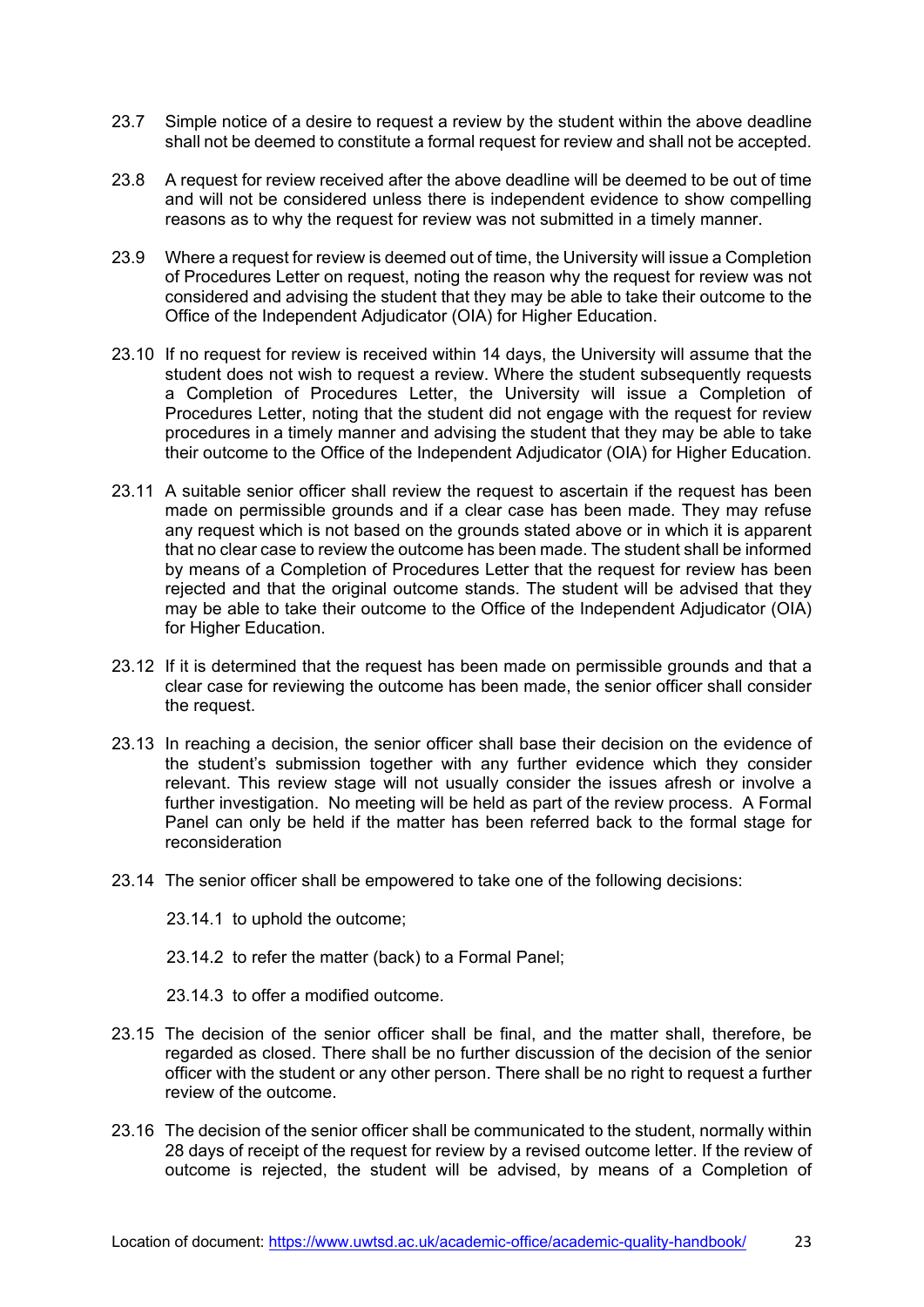Procedures letter, that they may be able to take their outcome to the Office of the Independent Adjudicator (OIA) for Higher Education.

23.17 If on receipt of the revised Outcome Letter, if the student is dissatisfied with the outcome, the student may request a Completion of Procedures Letter be issued which will advise the student that they may be able to take their outcome to the Office of the Independent Adjudicator (OIA) for Higher Education.

## <span id="page-23-0"></span>24 Completion of Procedures and Independent Review<br>24.1 Complaints to the Office of the Independent Adiudicator (OIA) for Hi

Complaints to the Office of the Independent Adjudicator (OIA) for Higher Education must be made within 12 months of the effective date of the Completion of Procedures Letter. The effective date of a Completion of Procedures Letter will normally be the date on which it is issued. Where a request for review is deemed out of time or where a Completion of Procedures Letter is requested more than 30 days after the notification of the final decision, the effective date of any Completion of Procedures Letter will normally be the date upon which the final decision was made. Full details of the procedure will be available from the OIA website: [www.oiahe.org.uk](http://www.oiahe.org.uk/).

### <span id="page-23-1"></span>25 Confidentiality parameters

- 25.1 The University will be mindful of its obligations under relevant data protection regulations and the Equality Act 2010 in relation to any information shared about the (alleged) misconduct.
- 25.2 All parties will be reminded of the confidentiality associated with the procedures outlined above. Information associated with the case will be disclosed to as few people as possible.
- 25.3 Witnesses will not normally be able to give evidence confidentially. Where witnesses indicate that they would like to give their information confidentially, normally their evidence will not be relied on.

## <span id="page-23-2"></span>26 Standard timelines<br>22.1 Throughout the policy sta

Throughout the policy standard timelines are mentioned for key stages of the process. The University will wherever possible seek to adhere to the time limits outlined within these procedures, but in cases where there are special circumstances which require variance from specified time limits, the student and any other relevant parties will be advised of the reasons for this. Processes may need to be suspended (e.g. 7.1).

| <b>Key stage</b>                                                                            | <b>Standard timeline</b>                             |
|---------------------------------------------------------------------------------------------|------------------------------------------------------|
| Notification of receipt of a formal                                                         | Within 7 days                                        |
| complaint                                                                                   |                                                      |
| Completion of minor alleged<br>offences and breaches of conduct<br>procedures               | Within 14 days from the start of the<br>procedures   |
| Invitation to meetings associated<br>with minor alleged offences and<br>breaches of conduct | Notice provided not less than 1 clear<br>working day |
| Invitation to meetings associated<br>with major alleged offences and<br>breaches of conduct | Notice provided not less than 2 days                 |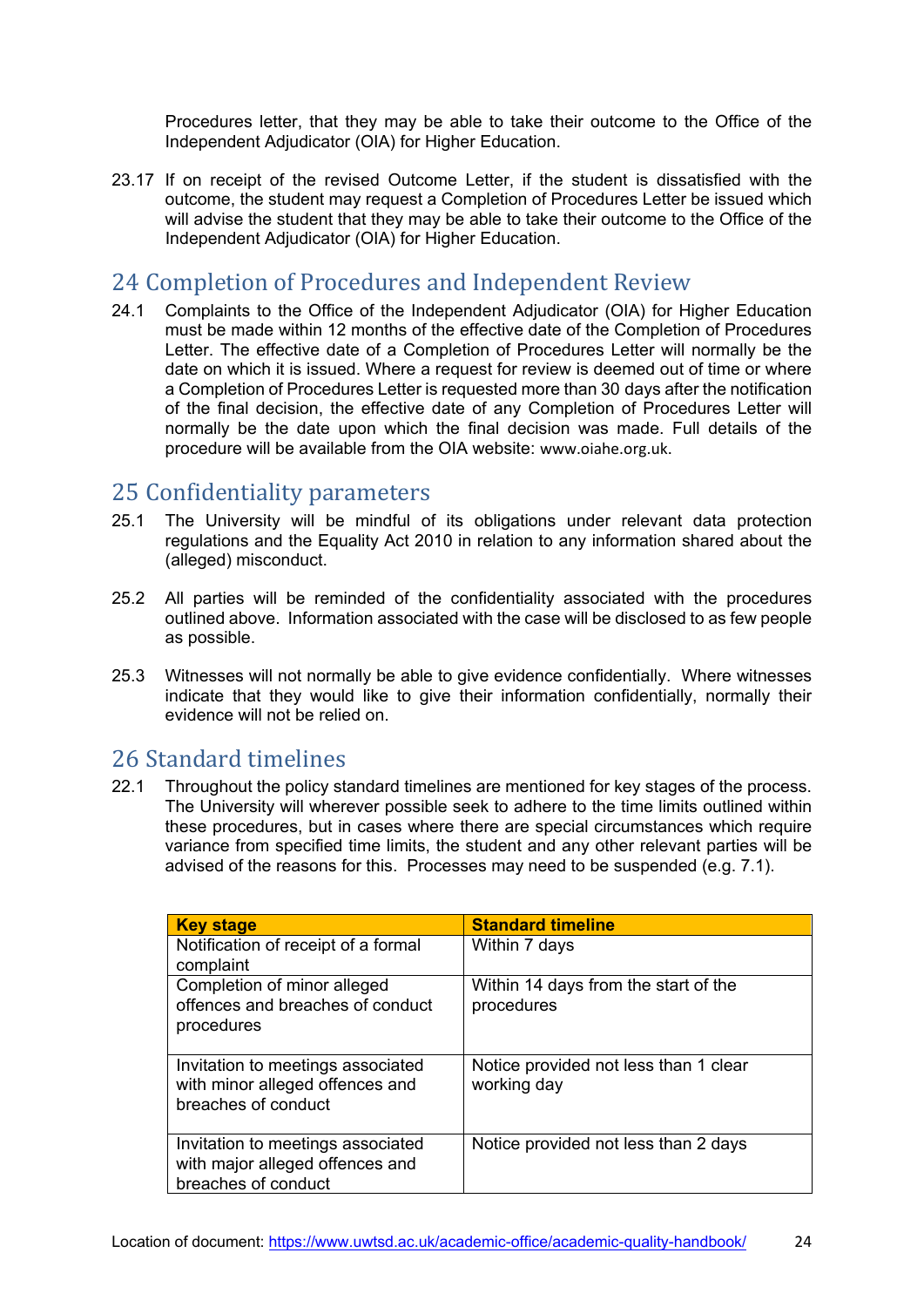| <b>Key stage</b>                                          | <b>Standard timeline</b>                                                         |
|-----------------------------------------------------------|----------------------------------------------------------------------------------|
|                                                           |                                                                                  |
| Completion of the initial risk                            | Within 7 days of the start of the risk                                           |
| assessment process                                        | assessment process                                                               |
| Submission of appeal against                              | Within 7 days of the date issued of the                                          |
| precautionary measures                                    | notice of the precautionary measures                                             |
| Completion of investigative process                       | Within 40 clear working days                                                     |
| Notification of the outcomes of non-                      | Within 7 days of the receipt of the                                              |
| complex major alleged offences and<br>breaches of conduct | investigative findings                                                           |
| Proceed to panel notice for major                         | Within 7 days of the receipt of the                                              |
| alleged offences and breaches of                          | investigative findings                                                           |
| conduct                                                   |                                                                                  |
| Information about the format of the                       | Notice provided not less than 14 days in                                         |
| panel, membership, date and venue                         | advance of the meeting                                                           |
| Circulation of any documentation                          | Notice provided not less than 7 days in                                          |
| associated with the meeting of the<br>panel               | advance of the meeting                                                           |
| Notification in writing of the outcome                    | Within 7 days                                                                    |
| of a Disciplinary Panel meeting                           |                                                                                  |
| Completion of the formal process                          | Within 80 days of the allegation made                                            |
|                                                           | against the student (this time frame would                                       |
|                                                           | normally exclude the time taken by any<br>criminal investigation or prosecution) |
|                                                           |                                                                                  |
| Review of outcome                                         | Within 14 days of the date of the notification                                   |
|                                                           | of the outcome                                                                   |
| Notification of the receipt of the                        | Within 7 days                                                                    |
| review request                                            |                                                                                  |
| Notification of the outcome of a<br>review                | Within 28 days of the appeal being received                                      |
|                                                           |                                                                                  |

### <span id="page-24-0"></span>27 Monitoring

27.1 A non-academic disciplinary cases overview report will be submitted annually to Senate by the Associate Pro Vice-Chancellor (Academic Experience). This report will also monitor the effectiveness of the policy.

### <span id="page-24-1"></span>28 Resource implications

| <b>Implication</b> | <b>Detail</b>                                                         |
|--------------------|-----------------------------------------------------------------------|
| Finance            | Training for all University members of staff involved in disciplinary |
|                    | procedures (e.g. Case Officers, Chairs of Formal Panels, staff)       |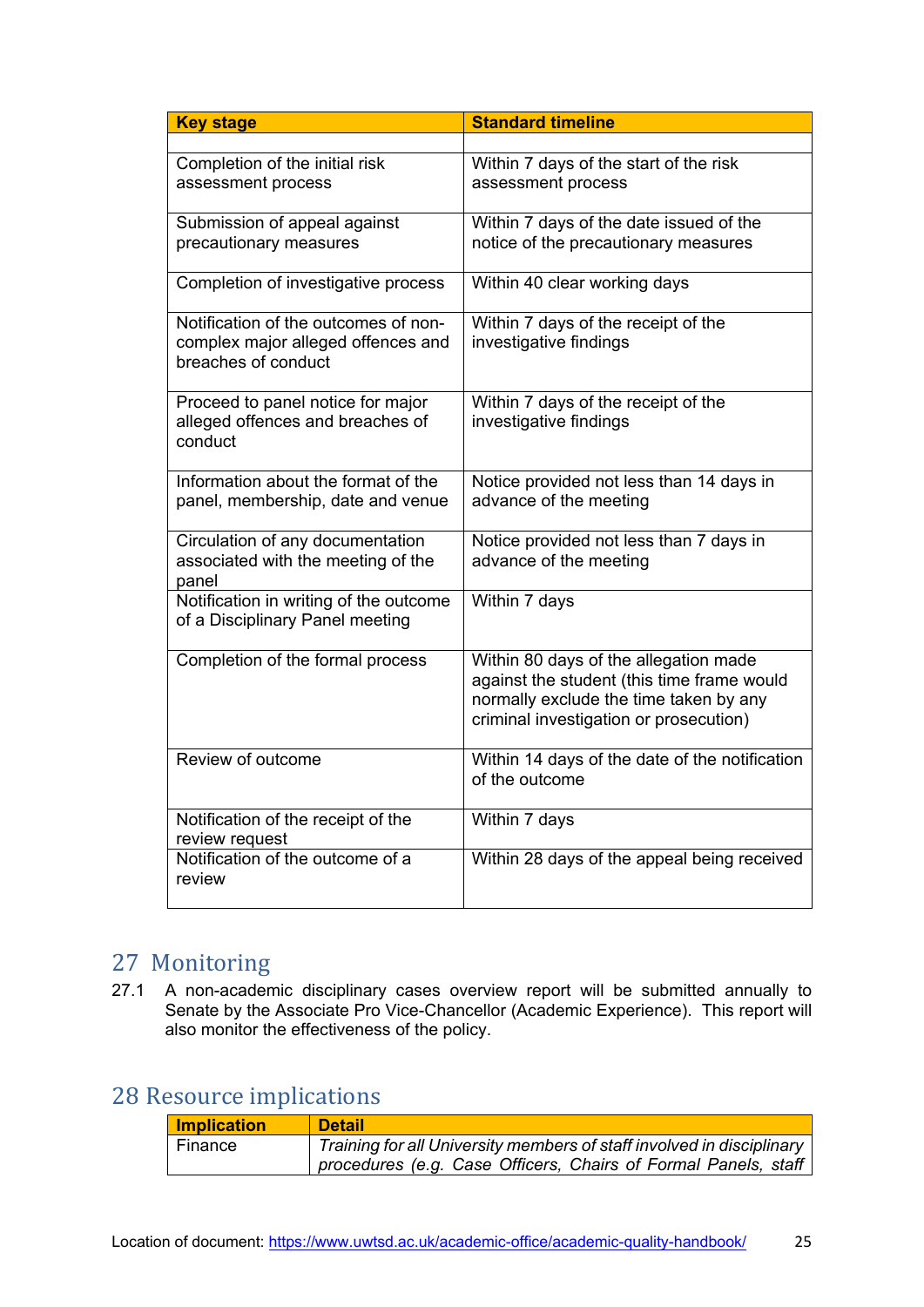|               | providing support to any party involved in an incident, senior<br>members of staff, minute takers)                                                             |  |
|---------------|----------------------------------------------------------------------------------------------------------------------------------------------------------------|--|
| Staff         | No additional resource anticipated.                                                                                                                            |  |
| <b>Assets</b> | There are no identified asset costs.                                                                                                                           |  |
| Partners      | Consideration will be given to the application of this policy across                                                                                           |  |
|               | the dual-sector group.                                                                                                                                         |  |
| Timescales    | Once approved the policy will be implemented immediately. The<br>policy will be regularly monitored to ensure ongoing compliance<br>with relevant legislation. |  |
| Leadership    | APVC (Academic Experience)                                                                                                                                     |  |

### <span id="page-25-0"></span>29 Impact Assessment

| <b>Implication</b>                    | Impact considered | <b>Impact Identified</b>                                                                                                                                                                                                                                                                                                                                                                                  |  |
|---------------------------------------|-------------------|-----------------------------------------------------------------------------------------------------------------------------------------------------------------------------------------------------------------------------------------------------------------------------------------------------------------------------------------------------------------------------------------------------------|--|
|                                       | (Yes/No)          |                                                                                                                                                                                                                                                                                                                                                                                                           |  |
| Legal                                 |                   | The policy identifies action taken if the offence<br>is also subject to criminal proceedings / legal<br>action. The policy conforms with:<br>Contract and consumer law<br>Negligence (duty of care)<br>٠<br>The Human Rights Act 1998<br>The Equality Act 2010<br>$\bullet$<br>Health and Safety at Work Act<br>$\bullet$<br>1974<br>Natural Justice (fairness)<br>Data Protection Act 2018 (and<br>GDPR) |  |
| Contribution to the<br>Strategic Plan |                   | The policy aligns with the values expressed in<br>the Strategic Plan.                                                                                                                                                                                                                                                                                                                                     |  |
| Risk analysis                         |                   | Policy compliance will mitigate the risk of non-<br>academic misconduct.<br>It will also mitigate against court claims,<br>complaints to the OIA, and complaints to the<br>ICO.                                                                                                                                                                                                                           |  |
| Equality                              |                   | The policy will ensure adherence to provisions<br>of the Equality Act.                                                                                                                                                                                                                                                                                                                                    |  |
| Welsh language                        |                   | The policy aligns with principles expressed by<br>the Welsh Language Act.                                                                                                                                                                                                                                                                                                                                 |  |
| Environmental<br>and sustainability   |                   | None identified.                                                                                                                                                                                                                                                                                                                                                                                          |  |
| Communication<br>Media / Marketing    |                   | The policy will be made available to staff and<br>students via Hwb.                                                                                                                                                                                                                                                                                                                                       |  |

Policy author: Dr Mirjam Plantinga, APVC (Academic Experience)

#### Document version control

| <b>Version No.</b> | <b>Reason for change</b>             | Author | Date of Change |
|--------------------|--------------------------------------|--------|----------------|
| 0.1                | Draft policy                         | MP     | 26.10.16       |
| 0.2                | following   MP<br>Feedback<br>APC.   |        | 10.11.16       |
| 0.3                | following   MP<br>Feedback<br>Senate |        | 23.11.16       |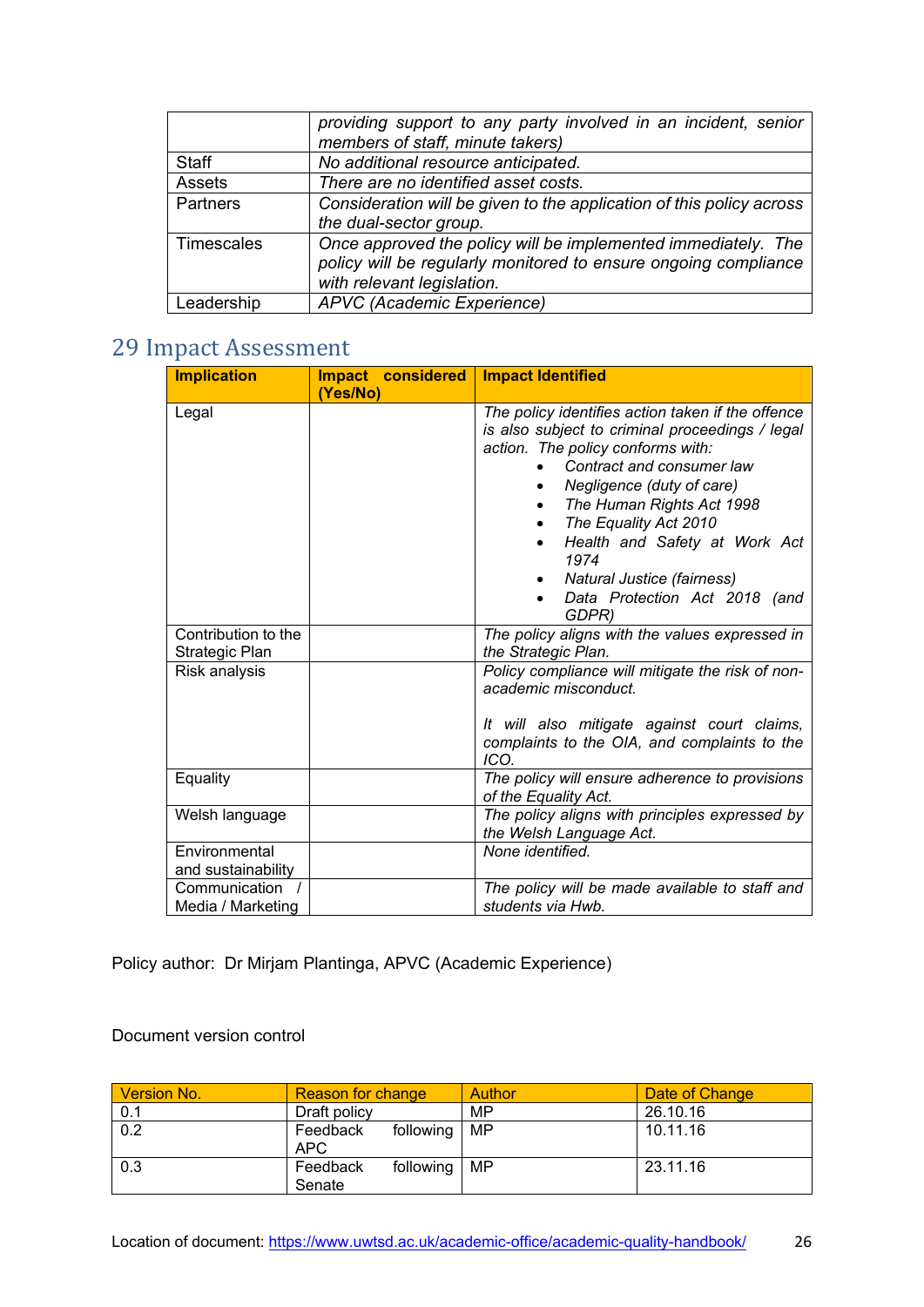| 0.4 | Annual review of policy      | MP | 08.10.17 |
|-----|------------------------------|----|----------|
| 0.5 | Annual review of policy I    | MP | 06.11.18 |
| 1.0 | Annual review of policy   KE |    | 25.08.20 |
|     | Annual review of policy 1    |    | 15.09.21 |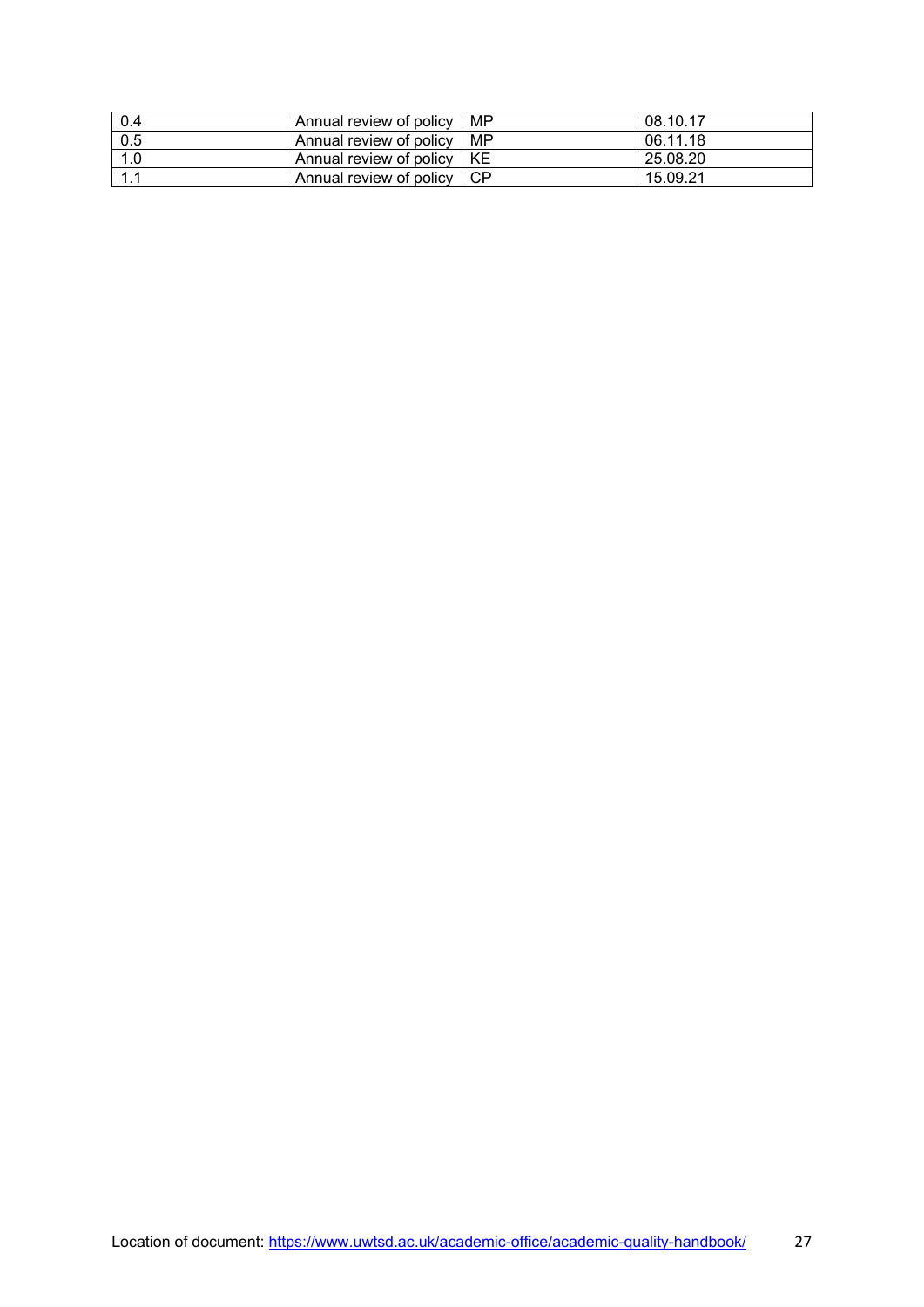#### **Appendix A – Examples of behaviours that may amount to bullying, harassment and victimisation**

The following examples of unwanted conduct that amount to bullying, harassment and victimisation are intended to be illustrative but are not exhaustive. The University reserves the right to consider reported incidents as bullying, harassment and victimisation even when they are not included below.

Unwanted conduct that amounts to harassment covers a very wide range of behaviours, including but not limited to:

- Insults, name-calling and offensive language and gestures
- Inappropriate jokes
- Ridiculing and undermining behaviour
- Inappropriate or unnecessary physical contact
- Physical assault or threats of physical assault
- Intimidating, coercive or threatening actions and behaviour
- Unwelcome sexual advances
- Isolation, non-cooperation or deliberate exclusion
- Inappropriate comments about a person's appearance, intrusive questions or comments about a person's private life and malicious gossip
- Offensive images and literature
- Pestering, spying or stalking

Unwanted conduct that amounts to bullying covers a wide range of behaviours, including but not limited to:

- Ridiculing a person
- Shouting or screaming at a person
- Unwarranted or invalid criticism and criticism which lacks the necessary constructive support to help the recipient improve their performance
- Persistently 'singling out' a person without good reason
- Deliberately excluding, isolating or ignoring an individual
- Making threats or comments about academic success or failure
- Unnecessarily public criticism.

Unwanted conduct that amounts to victimisation may include but is not limited to:

- labelling an individual a 'troublemaker' and/or refusing to advance them academically or professionally,
- refusal to provide a reference once the working or learning relationship has ended, or
- treat them in any way less favourably as a result of their actions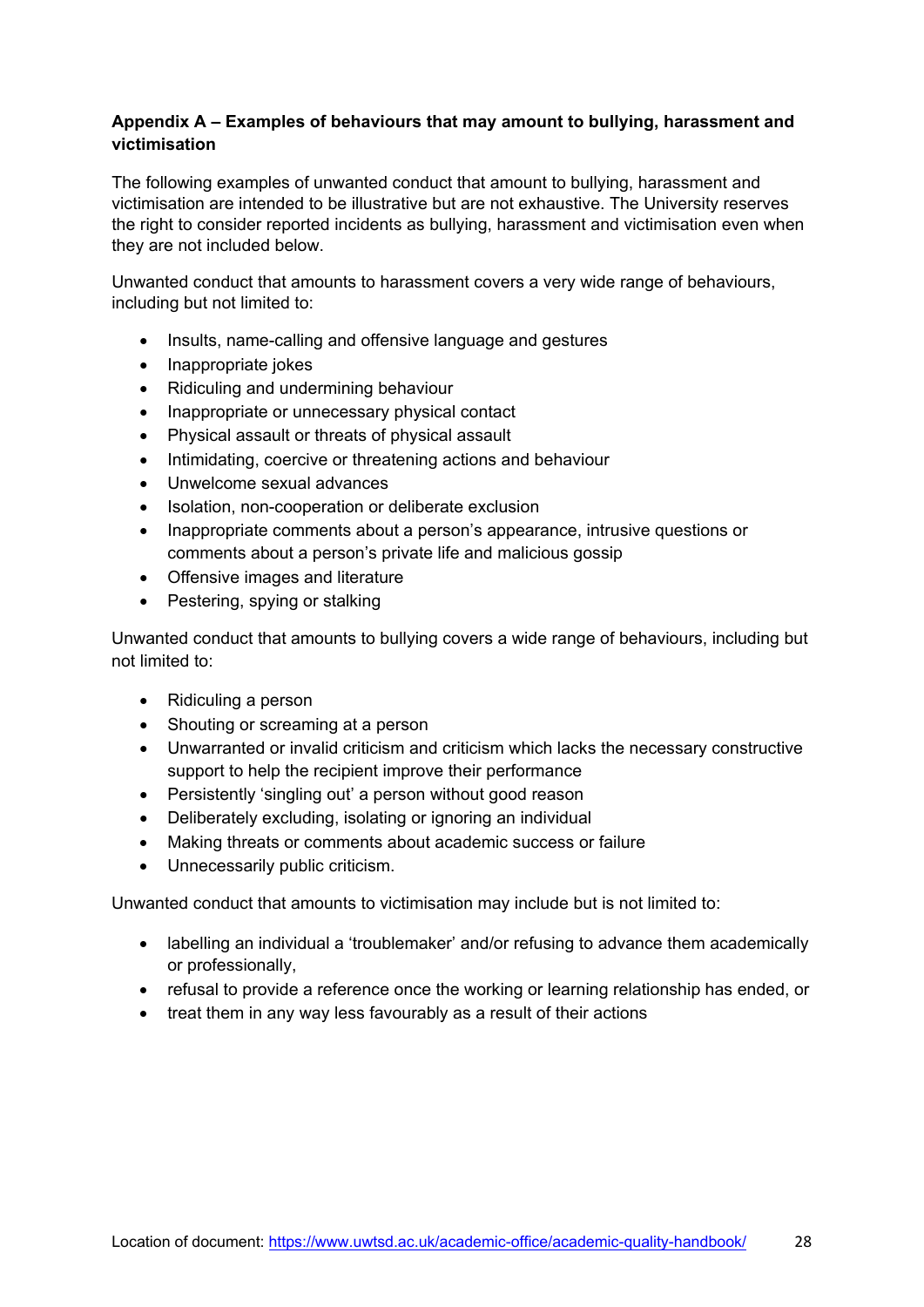#### **Appendix B - Harassment as a result of protected characteristics as defined by the Equality Act 2010**

The following examples of harassment related to protected characteristics are intended to be illustrative but not exhaustive. The University reserves the right to consider reported incidents as harassment even when they are not included below.

#### **Racial Harassment**

Racial harassment is unwanted conduct that occurs on the grounds of a person's race, including their ethnic or national origins, colour or nationality.

Examples of racial harassment may include:

- racist jokes and language,
- the expression and perpetuation of racist views and stereotypes,
- the display of racist materials,
- deliberately excluding or refusing to cooperate with someone on the grounds of their race
- incitement of hatred and/or prejudice towards individuals of particular racial groups
- display of offensive graffiti or insignia
- encouraging or coercing others to commit racial harassment

#### **Harassment on the grounds of sex**

The Equality Act defines sex as referring to a male or female of any age. Harassment on the grounds of sex describes unwanted conduct that is directed at a person because they are male or female. Harassment on the grounds of sex is different to sexual harassment.

Examples of harassment on the grounds of sex may include:

- deliberately excluding or refusing to cooperate with someone on the grounds of their sex,
- the expression and perpetuation of sexist views and stereotypes
- sexist jokes and language

#### **Sexual Harassment**

The Equality Act 2010 defines sexual harassment as occurring when a person engages in unwanted conduct which is of a sexual nature.

Examples of sexual harassment may include:

- Physical contact, ranging from invasion of personal space, inappropriate touching or physical assault
- Intrusive questions and remarks about a person's private life
- Inappropriate remarks about a person's appearance or dress
- Sexually explicit language, jokes, verbal and physical innuendo
- Using demeaning, gender-specific terminology
- Display or circulation of sexually explicit materials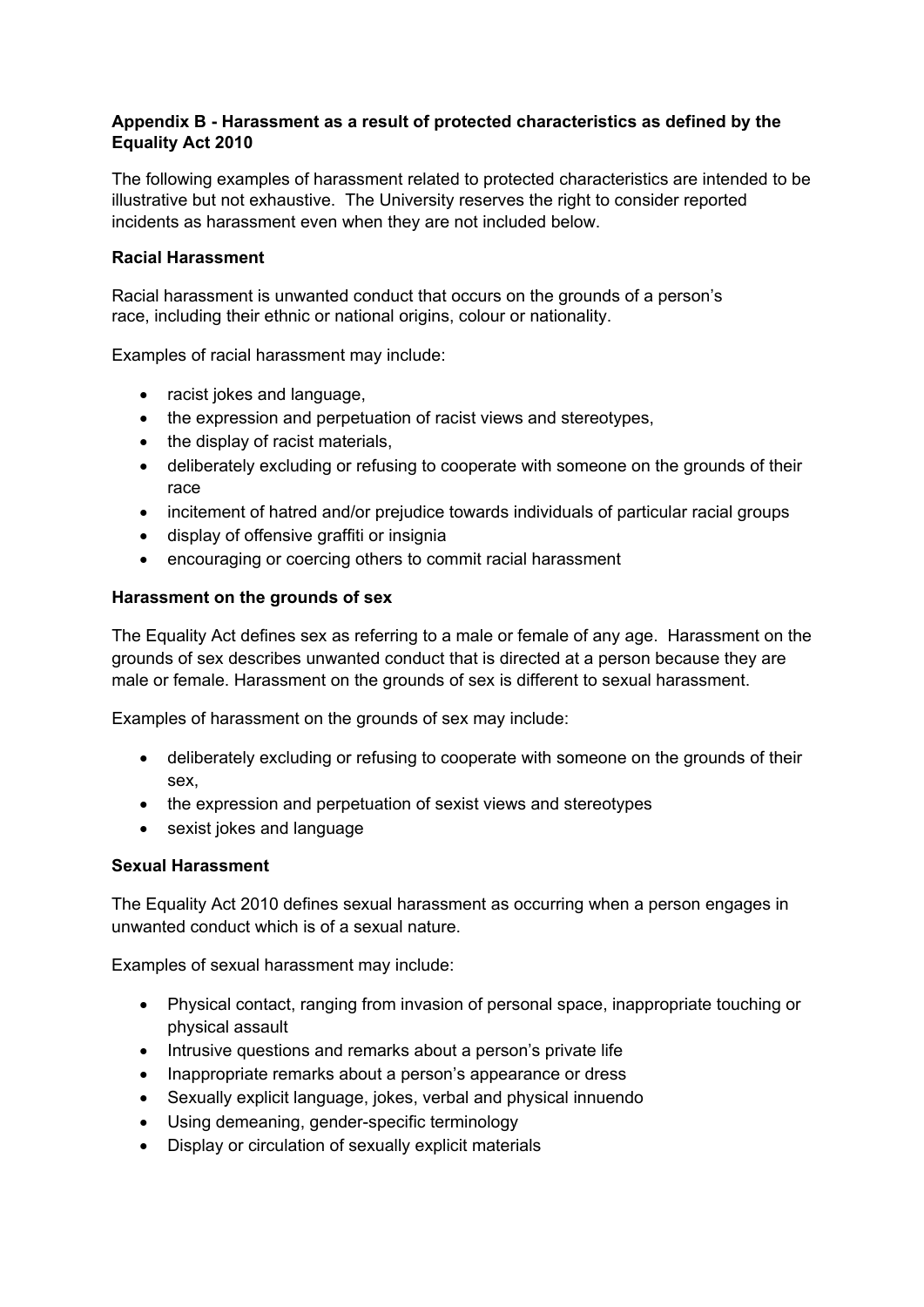- Coercive demands for sexual favours, (such as promotion or academic success depending on the response to the demand)
- Intrusion by pestering, spying or stalking
- Persistent, unwanted advances
- Treating a person less favourable because they have submitted to, or rejected, unwanted conduct of a sexual nature

#### **Harassment on the grounds of disability**

Harassment on the grounds of disability is unwanted conduct directed at a person on the grounds of their physical or mental disability. Harassment may relate to the disability itself or the person's real or presumed abilities.

The Equality Act defines disability as:

*a physical or mental impairment which has a long term and substantial adverse effect on a person's ability to carry out normal day-to-day activities. Physical or mental impairment includes sensory impairments such as those affecting sight or hearing. Long term means that it has lasted or is likely to last for at least 12 months or for the rest of the disabled person's life. Substantial means more than minor or trivial.*

Examples of harassment on the grounds of disability may include:

- individuals being ignored, disparaged or ridiculed because of their disability,
- inappropriate personal remarks,
- unnecessarily intrusive and inappropriate questions about a person's condition
- excessive and unnecessary references to a person's disability
- deliberately excluding someone from events or meetings on the grounds of their disability
- refusal to work or study alongside someone with a disability

#### **Harassment on the grounds of sexual orientation**

Harassment on the grounds of sexual orientation is unwanted conduct resulting from a person's perceived or actual sexual orientation

Examples of harassment on the grounds of sexual orientation may include:

- actual or threatened unwanted disclosure of sexuality,
- gossip or speculation in relation to a person's sexuality
- derogatory or homophobic comments, jokes and language
- excluding same-sex partners from events
- intrusive questioning about a person's private life
- refusal to work or study alongside someone on the grounds of their actual or perceived sexual orientation

#### **Harassment on the grounds of gender reassignment**

Harassment on the grounds of gender reassignment is unwanted conduct directed at a person who intends to undergo, is undergoing or has undergone a gender reassignment process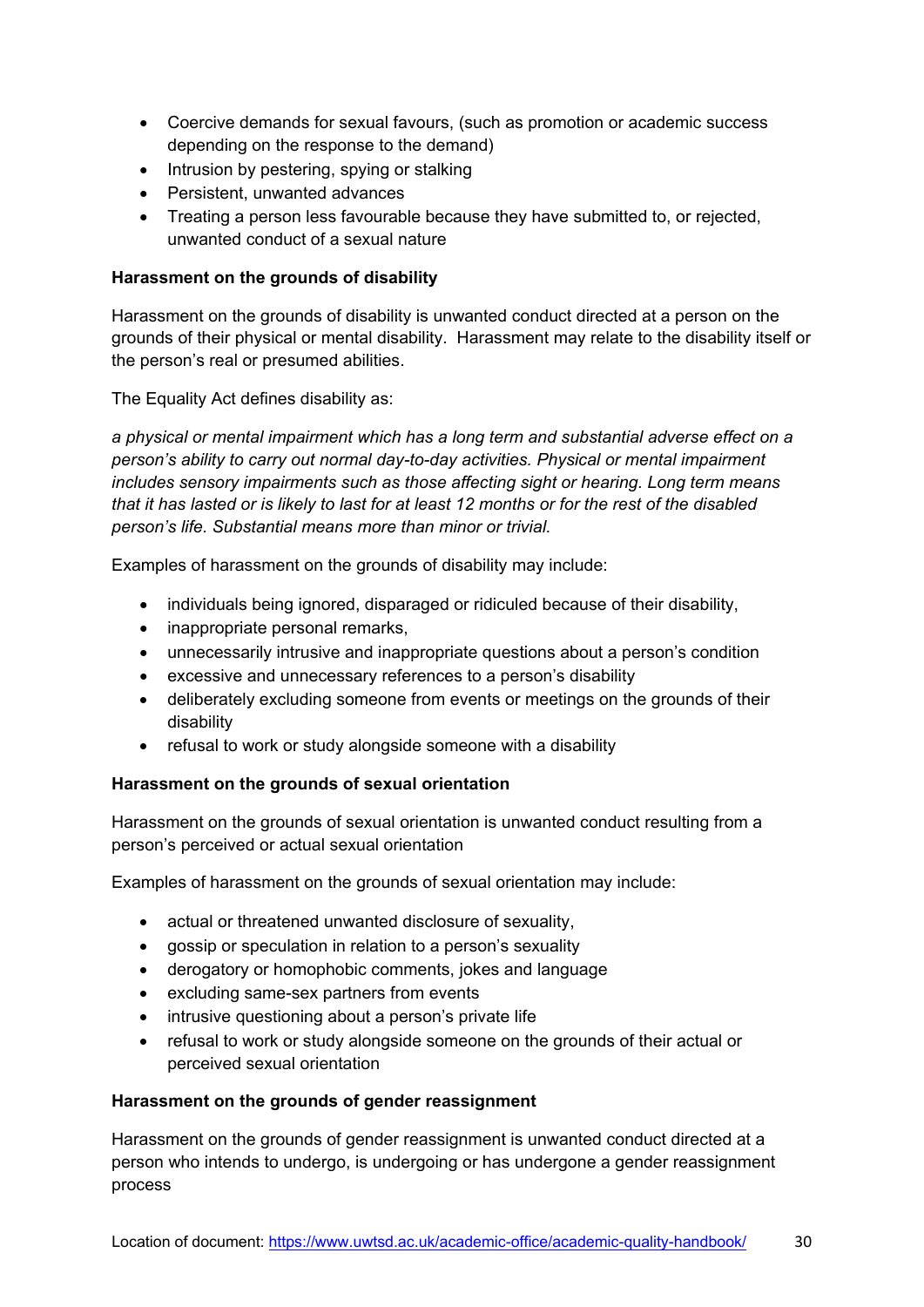The Equality Act defines gender reassignment as:

*People who are proposing to undergo, are undergoing or have undergone a process (or part of a process) to reassign their sex by changing physiological or other attributes of sex.*

Examples of harassment on the grounds of gender reassignment may include:

- Excluding a person;
- Jokes and name-calling;
- Refusing to acknowledge someone's acquired gender and persistently using the wrong pronoun
- Persistently calling someone by their birth name without consent after they have changed their name as part of their transition - "deadnaming"[8](#page-30-0)
- Actual or threatened unwanted disclosure of the person's previous gender

#### **Harassment on the grounds of religion or belief**

Harassment on the grounds of religion or belief is unwanted conduct directed at a person on the grounds of their religion or a comparable belief system.

The Equality Act defines religion and belief in the following ways:

'**Religion'** means any religion and includes a lack of religion.

'Belief' means any religious or philosophical belief and includes a lack of belief. For a philosophical belief to be protected under the Equality Act:

- it must be genuinely held
- it must be a belief and not an opinion or viewpoint based on the present state of information available
- it must be a belief as to a weighty and substantial aspect of human life and behaviour
- it must attain a certain level of cogency, seriousness, cohesion and importance, and
- it must be worthy of respect in a democratic society, not incompatible with human dignity and not in conflict with the fundamental rights of others.

Examples of harassment on the grounds of religion or belief may include:

- Insulting or ridiculing a person's religion or belief (including items worn for religious reasons);
- Denigration of customs associated with a person's religion or belief
- Expressing and perpetuating stereotyped perceptions and assumptions about a religion or belief and its followers; and
- Coercive pressure to convert or conform to a religion or belief system.

Harassment may also occur because a person is presumed to be of a particular religion or belief, even if this is not the case, or on the grounds of a person's non- adherence to a religion or belief system.

<span id="page-30-0"></span><sup>8</sup> https://www.stonewall.org.uk/help-advice/faqs-and-glossary/glossary-terms#d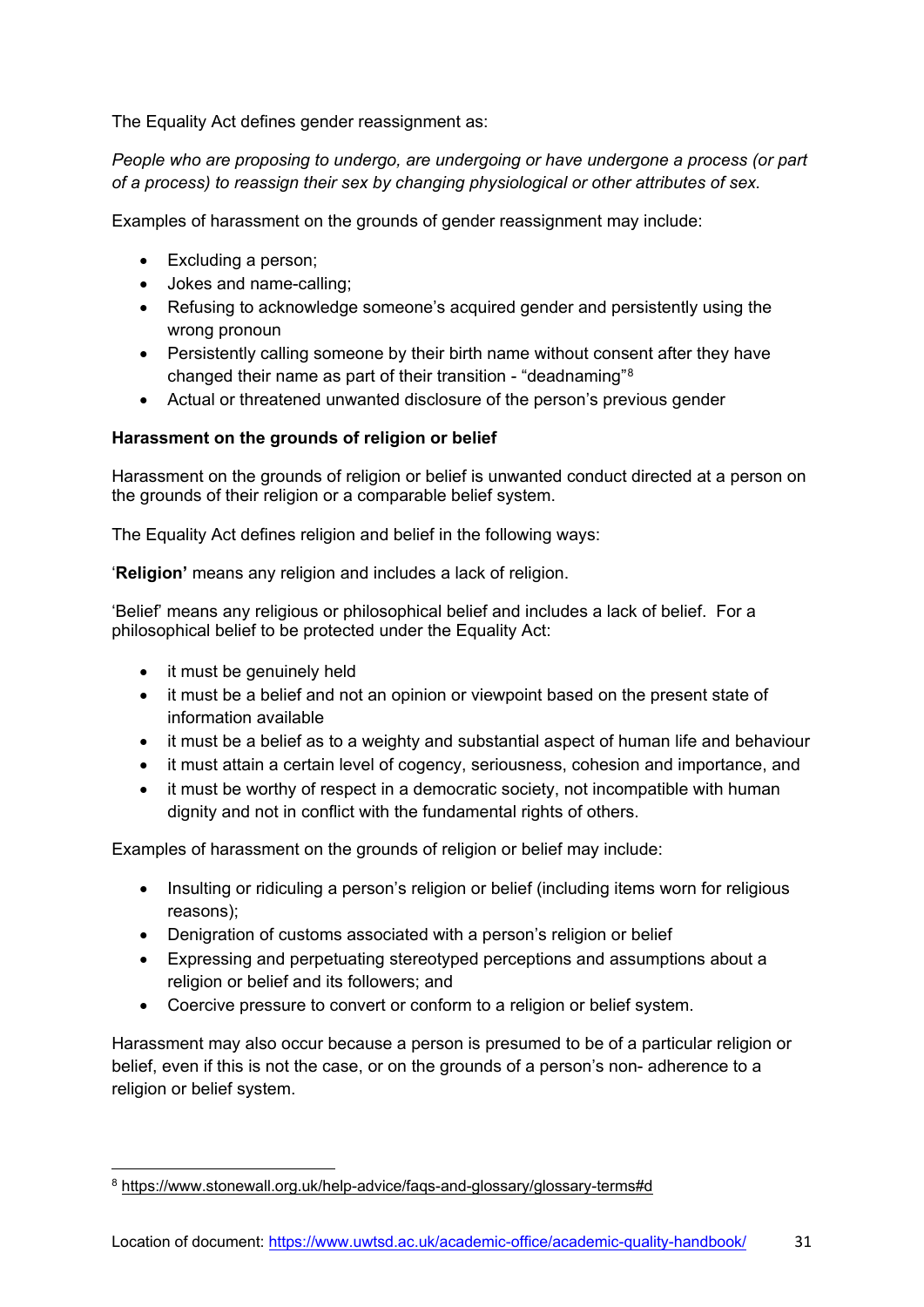#### **Harassment on the grounds of age**

Harassment on the grounds of age is unwanted conduct related to a person's actual or perceived age.

Examples of harassment on the grounds of age may include:

- Jokes, name-calling and comments relating to a person's actual or perceived age
- Inappropriate references to age
- comments about a person's presumed abilities based on their actual or perceived age.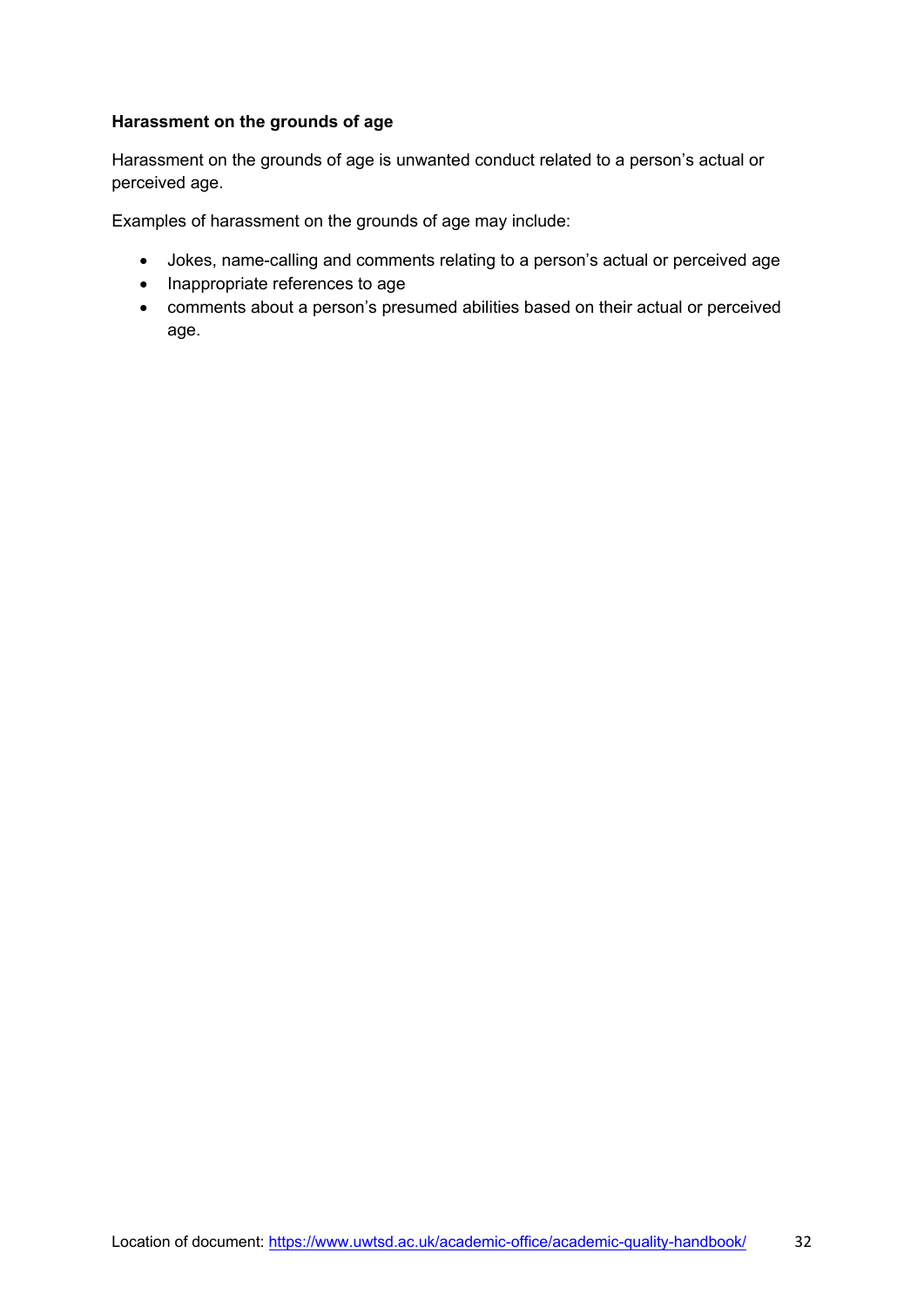#### **Appendix C: Illustrative Behaviours and Penalties**

Non-academic misconduct offences are classified as either major or minor. It is not specified below which examples of unacceptable behaviour are major or minor and indeed the same unacceptable behaviour could be either major or minor depending on the seriousness of the offence. The indication of sanctions which may be applied to a particular offence is illustrative only.

Multiple or repeated incidents of misconduct may be more serious than a single act of misconduct and previous findings may be taken into account when determining what sanction should be imposed.

| <b>Offence</b>                       | <b>Examples of Unacceptable</b><br><b>Behaviour</b>                                                                                                                                                                                                                                                                                                                                                                                                                                                                                                                                                                                                                                                                                                                                                                        | <b>Examples of Penalties</b>                                                                                                                                                                          |
|--------------------------------------|----------------------------------------------------------------------------------------------------------------------------------------------------------------------------------------------------------------------------------------------------------------------------------------------------------------------------------------------------------------------------------------------------------------------------------------------------------------------------------------------------------------------------------------------------------------------------------------------------------------------------------------------------------------------------------------------------------------------------------------------------------------------------------------------------------------------------|-------------------------------------------------------------------------------------------------------------------------------------------------------------------------------------------------------|
| <b>Physical</b><br><b>Misconduct</b> | Punching; Kicking; Slapping; Pulling<br>hair; Biting; Assault                                                                                                                                                                                                                                                                                                                                                                                                                                                                                                                                                                                                                                                                                                                                                              | Expulsion;<br>Suspension/Exclusion;<br>Restrictions/Conditions;<br>Behavioural contract; Fine                                                                                                         |
| <b>Physical</b><br><b>Misconduct</b> | Pushing; Shoving                                                                                                                                                                                                                                                                                                                                                                                                                                                                                                                                                                                                                                                                                                                                                                                                           | <b>Formal Warning</b><br>Compulsory attendance at a<br>workshop/coaching session;<br>Written Apology;<br>Behavioural contract;<br>Restorative justice Fine                                            |
| <b>Sexual Misconduct</b>             | Sexual intercourse or engaging in a<br>sexual act without consent;<br>Attempting to engage in sexual<br>intercourse or engaging in a sexual<br>act without consent; Sharing private<br>sexual materials of another person<br>without consent;<br>Physical sexual harassment;<br>inappropriate invasion of personal<br>space and/or inappropriate physical<br>behaviour;<br>Repeatedly following another<br>person without good reason;<br>Making unwanted remarks or<br>advances of a sexual nature;<br>Display of offensive materials;<br>Inappropriate texting, emailing,<br>posting of sexual materials on-line<br>including but not limited to using<br>derogatory sexual terms to describe<br>someone; Asking for sexual favours<br>and/or making decisions based on<br>sexual advances being accepted or<br>rejected | Expulsion;<br>Suspension/Exclusion<br>Restrictions/Conditions;<br><b>Formal Warning</b><br>Compulsory attendance at a<br>workshop/coaching session<br>Written Apology;<br><b>Behavioural contract</b> |
| <b>Abusive Behaviour</b>             | Shouting, threatening, abusing,<br>intimidating or demeaning<br>someone; Abusive / insulting<br>comments relating to an individual's                                                                                                                                                                                                                                                                                                                                                                                                                                                                                                                                                                                                                                                                                       | Expulsion;<br>Suspension/Exclusion;<br>Restrictions/Conditions;<br>Behavioural contract;                                                                                                              |

#### **Offences in Respect to Others**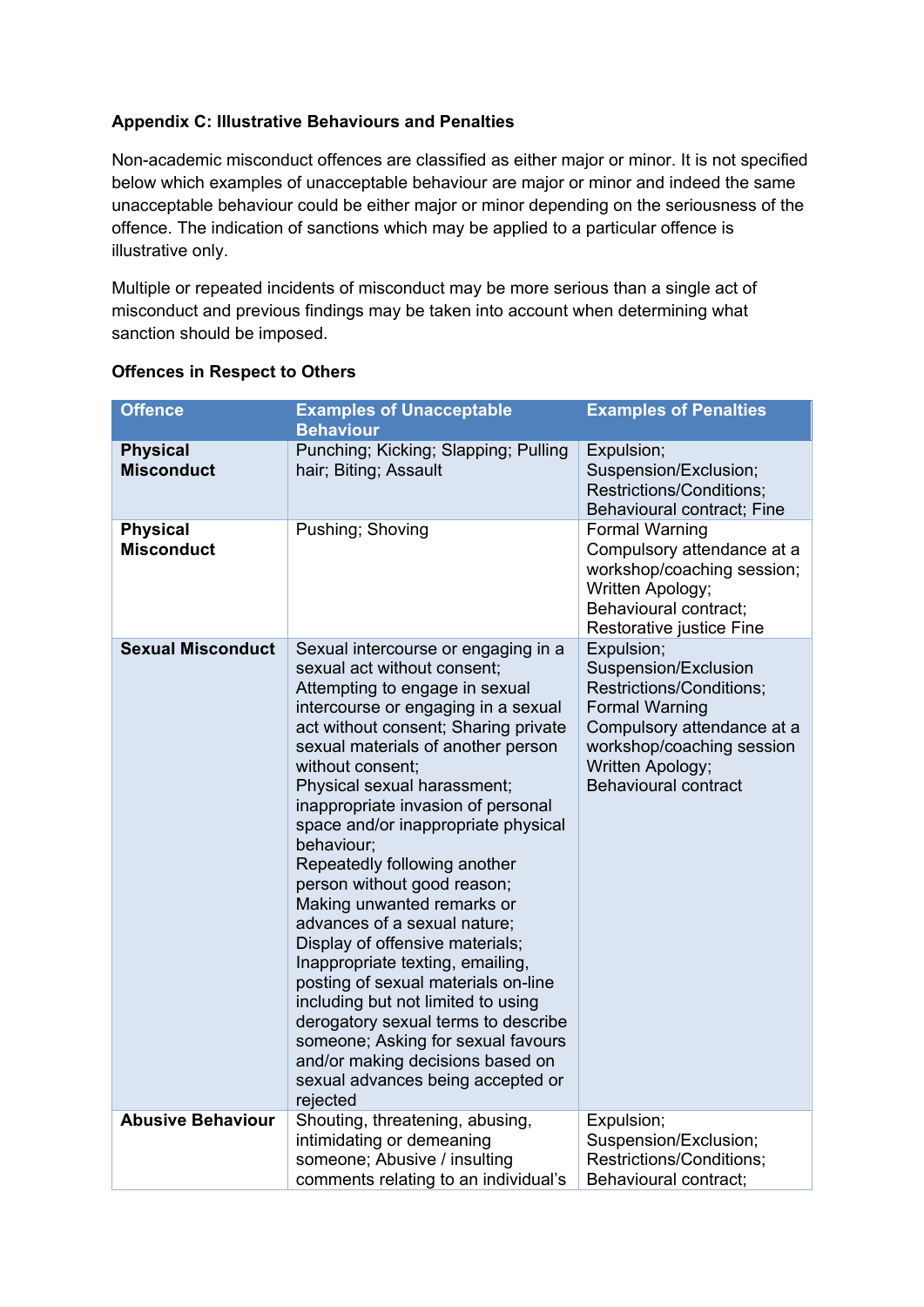|                                              | sex, sexual orientation, religion or<br>belief, race, pregnancy/maternity,<br>marriage/civil partnership, gender<br>reassignment, disability or age;<br>Acting in an intimidating and hostile<br>manner physically or by any means<br>of communication;<br>Threatening violence through any<br>means of communication; Ridiculing<br>or destructively criticising;<br>Ostracising or marginalising;<br>Humiliating and undermining a<br>person; Spreading malicious<br>rumours or allegations via any<br>means of communication;<br>Spreading misinformation through<br>any means of communication;<br>Misuse of power | Formal Warning;<br>Restorative justice                                                                                 |
|----------------------------------------------|------------------------------------------------------------------------------------------------------------------------------------------------------------------------------------------------------------------------------------------------------------------------------------------------------------------------------------------------------------------------------------------------------------------------------------------------------------------------------------------------------------------------------------------------------------------------------------------------------------------------|------------------------------------------------------------------------------------------------------------------------|
| <b>Abusive Behaviour</b>                     | Use of inappropriate language;<br>Repeatedly contacting another<br>person (by phone, email, text or on<br>social networking sites) against the<br>wishes of the other person                                                                                                                                                                                                                                                                                                                                                                                                                                           | Formal Warning;<br>Compulsory attendance at a<br>workshop/coaching session;<br>Written Apology; Restorative<br>justice |
| <b>Causing a Health</b><br>or Safety Concern | Act/omission that did cause or could<br>have caused serious harm to the<br>health and safety of others (for<br>example, disregard for<br>requirements for social distancing,<br>organising large gatherings against<br>University/Government advice)                                                                                                                                                                                                                                                                                                                                                                   | Formal Warning; Fine;<br>Written Apology; Expulsion;<br>Suspension/Exclusion;<br>Restrictions/Conditions;              |

#### **Offences in relation to property**

| <b>Offence</b>                                          | <b>Examples of Unacceptable Examples of Penalties</b><br><b>Behaviour</b>                                                                        |                                                                                                                                                                                                        |
|---------------------------------------------------------|--------------------------------------------------------------------------------------------------------------------------------------------------|--------------------------------------------------------------------------------------------------------------------------------------------------------------------------------------------------------|
| <b>Damage to Property</b>                               | Causing damage to<br>University property or the<br>property of students or<br>employees of the University<br>or visitors to the University       | Expulsion;<br>Suspension/Exclusion;<br>Restrictions/Conditions;<br>Requirement to make good<br>the damage caused at their<br>expense; Fine;<br>Restorative justice;<br>community/university<br>service |
| Damage to Property                                      | Causing minor damage to<br>University property or the<br>property of students or<br>employees of the University<br>or visitors to the University | Formal Warning;<br>Compulsory attendance at a<br>workshop/coaching session;<br>Written Apology; Fine;<br>Restorative justice;<br>community/university<br>service                                       |
| <b>Unauthorised Taking or</b><br><b>Use of Property</b> | Unauthorised entry onto or<br>unauthorised use of                                                                                                | Expulsion;<br>Suspension/Exclusion;                                                                                                                                                                    |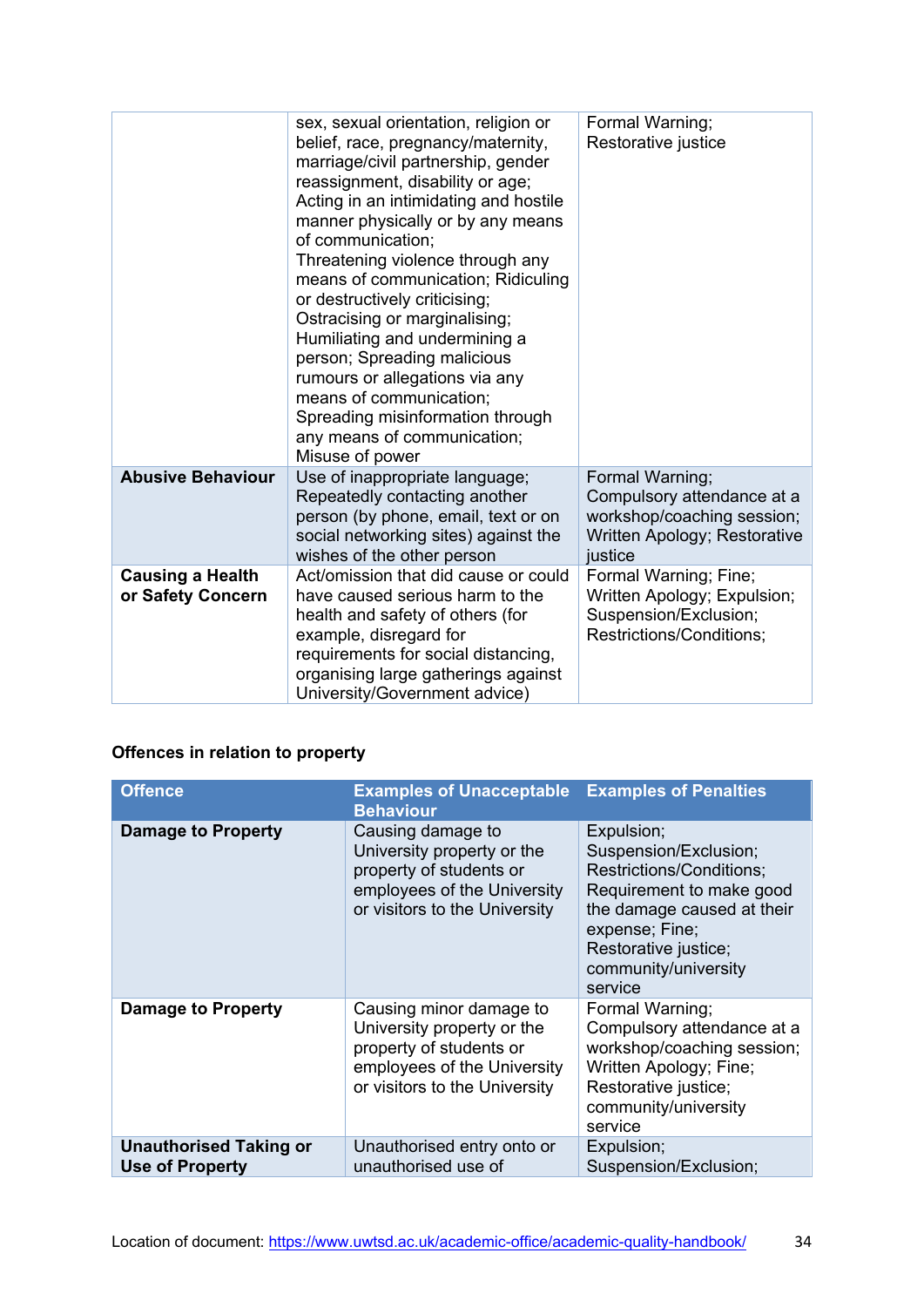|                                                         | University premises;<br>Misappropriate any<br>University property, funds,<br>or assets; Fraud; Theft;<br>Taking property belonging to<br>another without permission                                                                | Restrictions/Conditions;<br>Restorative justice;<br>community/university<br>service                                                                                                                                                                                           |
|---------------------------------------------------------|------------------------------------------------------------------------------------------------------------------------------------------------------------------------------------------------------------------------------------|-------------------------------------------------------------------------------------------------------------------------------------------------------------------------------------------------------------------------------------------------------------------------------|
| <b>Unauthorised Taking or</b><br><b>Use of Property</b> | <b>Misuse of University</b><br>property (for example<br>computers and laboratory<br>equipment)                                                                                                                                     | Formal Warning;<br>Compulsory attendance at a<br>workshop/coaching session;<br>Written Apology; Fine;<br><b>Behavioural Contract:</b><br>Restorative justice;<br>community/university<br>service                                                                              |
| <b>Causing A Health or</b><br><b>Safety Concern</b>     | Act/omission that did cause<br>or could have caused<br>serious harm on University<br>premises or during<br>University activities (for<br>example, disabling fire<br>extinguishers, or<br>possessing/supplying<br>controlled drugs) | Expulsion;<br>Suspension/Exclusion;<br>Restrictions/Conditions;<br>Restitution of damage;<br>Restorative justice;<br>community/university<br>service                                                                                                                          |
| <b>Causing A Health or</b><br><b>Safety Concern</b>     | Act/omission that did cause<br>or could have caused a<br>health and safety concern<br>on University premises (for<br>example, violating covid-19<br>advice and guidance,<br>disabling smoke detectors)                             | Formal Warning;<br>Compulsory attendance at a<br>workshop/coaching session;<br>Written Apology; Fine;<br>Restorative justice;<br>community/university<br>service<br>(Note: Potential penalties<br>related to Covid-19<br>breaches of conduct are set<br>out in Appendix SC14) |

#### **Offences in relation to the University**

| Offence                        | <b>Examples of Unacceptable Examples of Penalties</b><br><b>Behaviour</b>                                                                                                                                                                                                                                                                                                                  |                                                                                                           |
|--------------------------------|--------------------------------------------------------------------------------------------------------------------------------------------------------------------------------------------------------------------------------------------------------------------------------------------------------------------------------------------------------------------------------------------|-----------------------------------------------------------------------------------------------------------|
| <b>Operational Obstruction</b> | Acts/omissions/statements<br>intended to deceive the<br>University; Disruption of the<br>activities of the University<br>(including academic,<br>administrative, sporting and<br>social) on University<br>premises or elsewhere;<br>Disruption of the functions,<br>duties or activities of any<br>student or employee of the<br>University or any authorised<br>visitor to the University | <b>Expulsion</b><br>Suspension/Exclusion<br><b>Restrictions/Conditions</b><br><b>Behavioural Contract</b> |